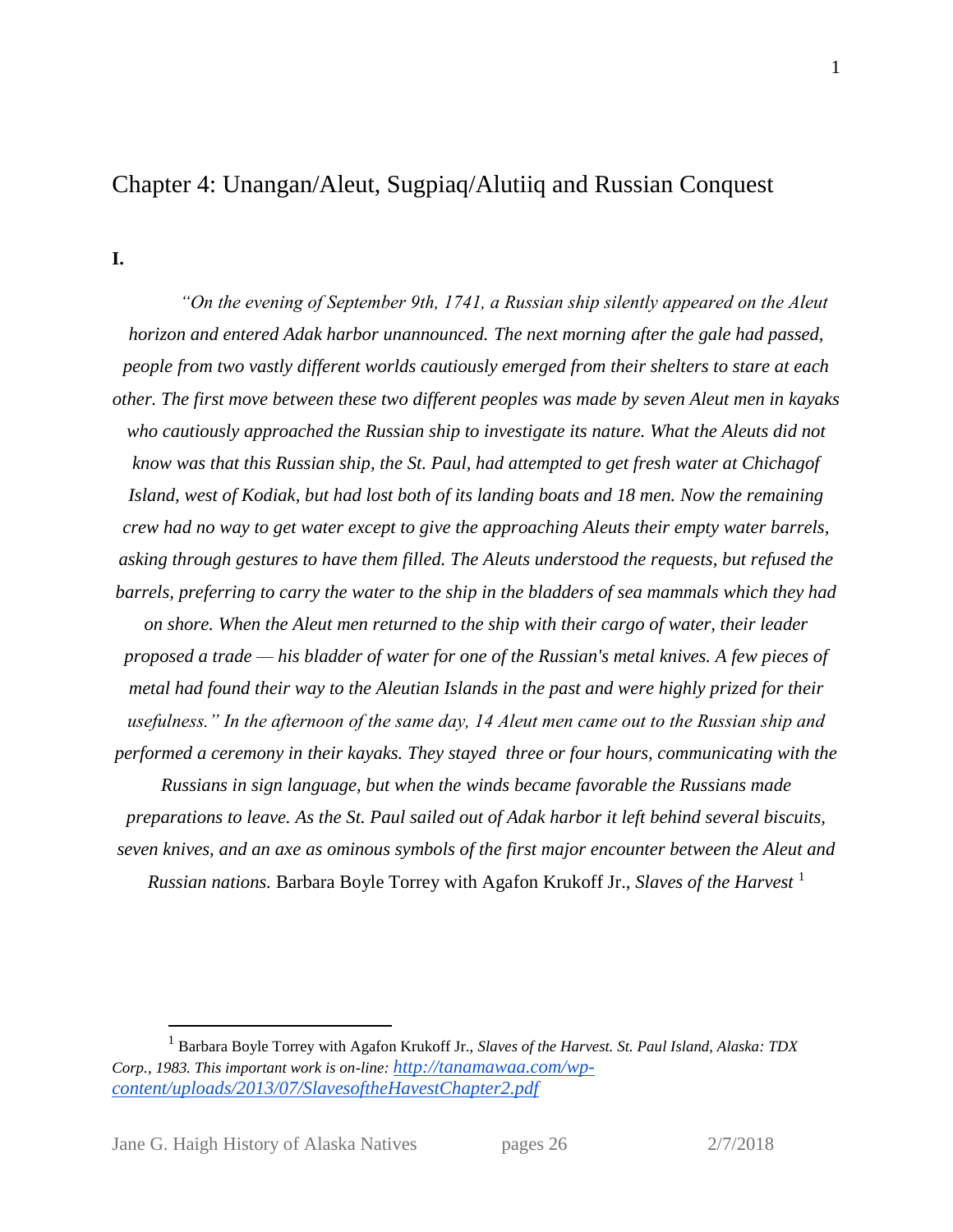#### **II. Introduction**

The history of the Unangan/Aleut of the Aleutians, and Sugpiaq/Alutiiq of the Kodiak Archipelago, Alaska Peninsula, and Prince William Sound is perhaps the most difficult to recover, as their villages and societies were so completely devastated by the Russian invasion. It has been estimated that over 80% of the population died in the fifty years following the first contact with the Russian fur traders. Perhaps this is why so much effort has been put into recovering the cultures through archeological investigation. At the same time, trying to understand the experience of the Unangan and Sugpiaq people conquered by the Russians is extremely difficult. Like the survivors of other genocides, survivors were reluctant to discuss the experience, and now, their descendants have only relatively recently begun to recover their history.<sup>2</sup>

Because the both the Sugpiat and Unangan were so decimated and displaced by Russian conquerors, I think it is important to thoroughly try to understand the civilization that they had developed in multiple villages and settlements prior to conquest.

The Unangan Nations occupied dozens of villages from the tip of the Alaska Peninsula to the western end of the Aleutian chain, an environment that seems forbidding to outsiders, but that is abundant in resources. The Unangan developed the technologies to support a rich and complex culture that stretched back perhaps 9,000 years.

The Sugpiaq Nations occupied and controlled part of the Alaska Peninsula, and the Kodiak archipelago, which became the homeland of their culture. Discoveries on Afognak, and at other sites on Kodiak Island have uncovered a treasure trove of archeological resources and information. Unangan and Sugpiaq people developed brilliant technologies to most efficiently

<sup>2</sup> Se[e https://alutiiqmuseum.org/learn/the-alutiiq-sugpiaq-people](https://alutiiqmuseum.org/learn/the-alutiiq-sugpiaq-people)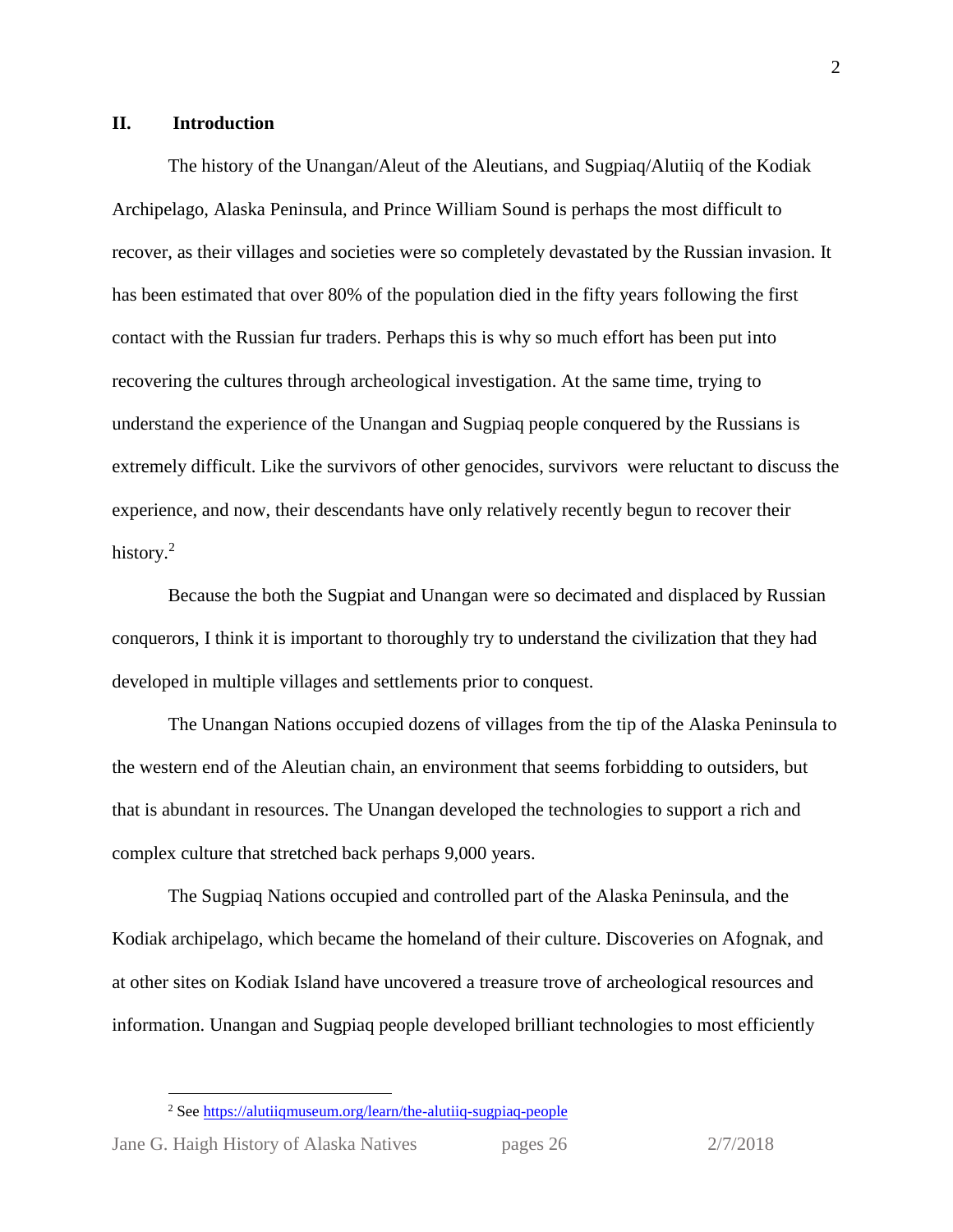exploit the resources of their homeland, including kayaks, *iqyax* in Unangan, *qayaq* in Sugpiaq, and baidarka in Russian, and made waterproof parkas and spray skirts from animal gut to hunt sea mammals. The modern kayak and Gore-Tex spray skirt that attaches to it to keep the kayaker dry are copied directly from these indigenous technologies.

Scholar Lydia Black makes very clear that the various Unangan villages in the islands constituted separate polities, or nations, with their own chiefs, sometimes allied, sometimes at war with each other. And that a state of war was more or less constant, they were a warlike people.

#### **A. Names and Identities**

Because the Sugpiaq and Unangan in recent history have been known as Aleuts they have often been considered together. But, they speak different languages, and they have different cultures and histories. Some groups of Supiaq lived in villages on the Alaska Peninsula, where there was a clear dividing line between Sugpiaq and Unangan territories, and the two groups had generally hostile relations. Russian fur traders introduced the name "Aleut" for the people of the Aleutians, the Alaska Peninsula the Kodiak area. Before Western contact, the people of the Kodiak Archipelago called themselves Sugpiaq, "the real people." The Sugpiaq term for Aleut is "Alutiiq." The Unangan name for people of Kodiak was pronounced Konaig by the Russians, and that became another name for the culture. As cultural revival has accelerated, people are once again using the traditional self-names.<sup>3</sup>

<sup>&</sup>lt;sup>3</sup> Who are the Alutiiq People? Alutiiq Museum, <https://www.alutiiqmuseum.org/files/Ed%20Handouts/2%20WhoAreAlutiiqs.pdf>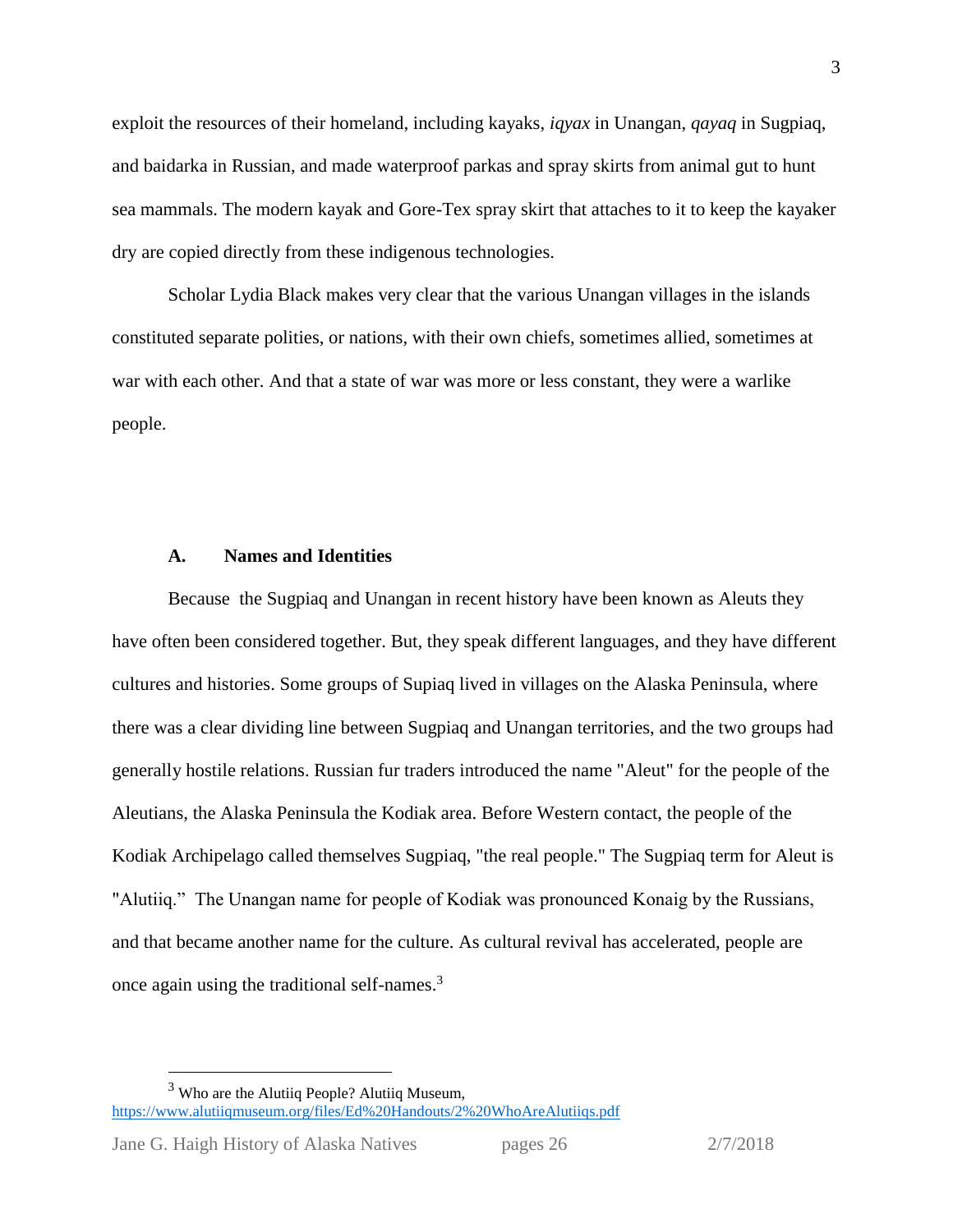It is generally understood that the Sugpiaq were first settled on the Alaska Peninsula, and later make their way to Kodiak where they developed a rich and enduring culture.<sup>4</sup> The penetrating museum exhibit and book "Looking Both Ways," created in conjunction with the Smithsonian, examined Alutiiq culture and also sparked a cultural revival and renewed familiarity with Sugpiaq culture.<sup>5</sup>

Today an individual's choice to identify as Sugpiaq or Alutiiq is a personal one. In his essay, "The tides and currents' of historical change," elder Roy Madsen wrote,

*"the homogeneous culture of our ancestors has been transformed into the heterogeneous culture that we experience today, mixed, mingled, blended and combined with those many other cultures, retaining some of each but still with some recognizable and acknowledged aspects of the culture of our Alutiiq ancestors."<sup>6</sup>*

*Looking Both Ways* includes a number of answers to the question of why a person might

choose one term vs. another:

 $\overline{a}$ 

- "Sugpiag," evokes ties with older, pre-Russian traditions,
- "This relational way of being Alutiiq depends on participation in Native life: residence in a village, Orthodox religious practice, language use, subsistence activities, heritage revival and transmission."
- "Alutiiqness is something constantly rearticulated in changing circumstances and

power-charged relations with relatives and outsiders."<sup>7</sup>

Jane G. Haigh History of Alaska Natives pages 26 2/7/2018

<sup>4</sup> Patricia Partnow, *Making History: Alutiiq/Sugpiaq Life on the Alaska Peninsula*. Fairbanks, Alaska: University of Alaska Press, 2001.

<sup>5</sup> Aron L. Crowell, *Looking Both Ways: Heritage and Identity of the Alutiiq People*. Fairbanks: Univ. of Alaska Press, 2001.

<sup>6</sup> Crowell, Aron L. *Looking Both Ways: Heritage and Identity of the Alutiiq People*. Fairbanks: Univ. of Alaska Press, 2001

<sup>7</sup> Crowell, *Looking Both Ways*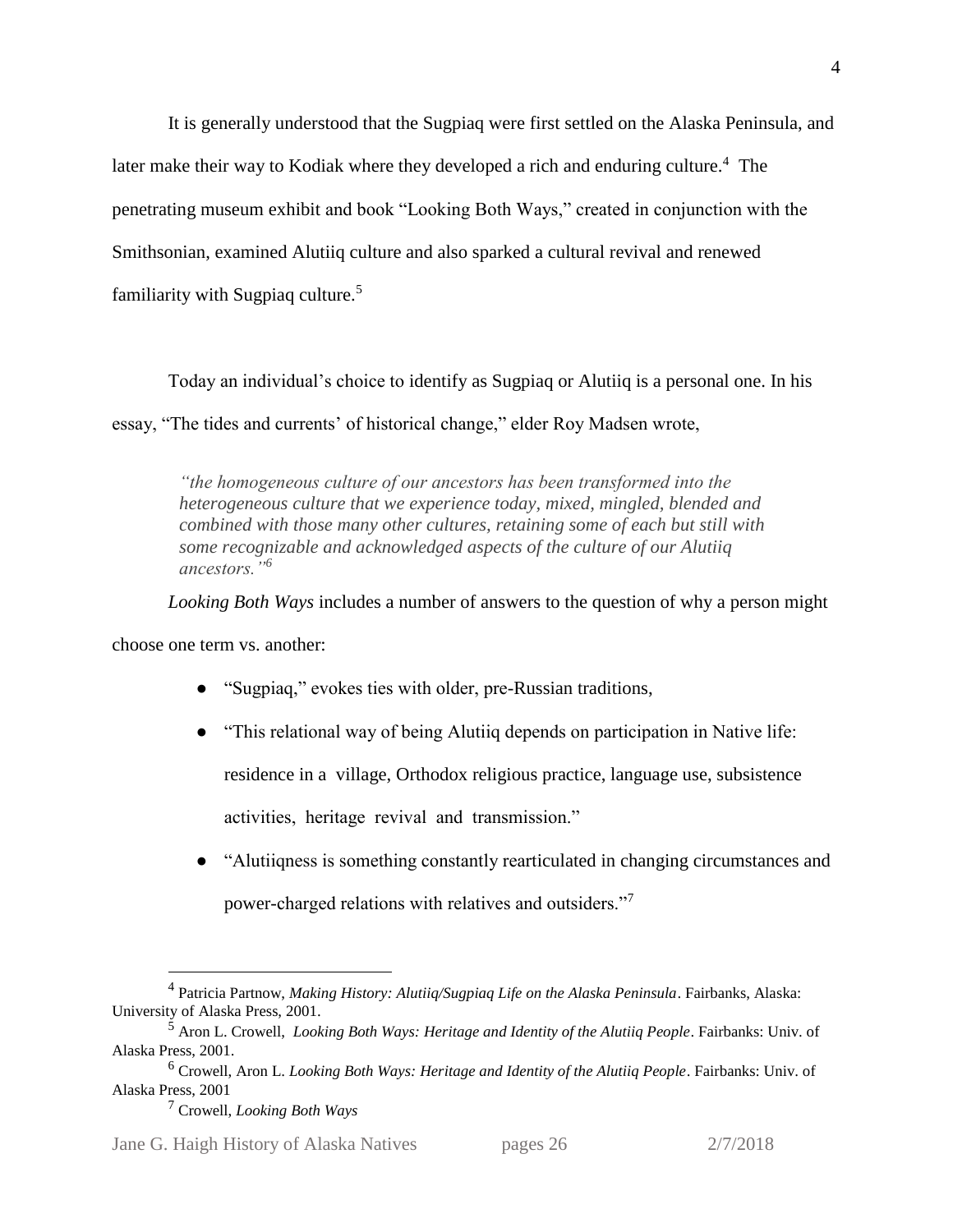In this text I will use Sugpiaq for the people before the Russian conquest, and Alutiiq for the culture and people after the conquest.

#### **III. Histories**

#### **A. Unangan**

The Unangan developed a complex civilization consisting of multiple villages and settlements on the Aleutian Chain, one of the harshest places in North America and seemingly a forbidding and a difficult place to live. Archaeologists estimate the Unangan and their forbearers occupied the islands for at least 9,000 years. Anthropologist Douglas Veltre has spent decades studying Unangan civilization, and working with Unangan people. His history appears on the website of the Aleutian-Pribilof Islands Corporation, the tribal organization of the Unangan people.<sup>8</sup> By the time of the Russian invasions, and "based on estimates from Unangan oral history, archaeology, and early Russian period documents," he writes, "it is likely that about 12,000-15,0000 Unangan occupied a territory that included the western end of the Alaska Peninsula, the Shumagin Islands just south of the Peninsula, and the whole of the Aleutian archipelago from Unimak Island in the far east to Attu Island at the western tip of the island chain. Population was likely higher in the eastern portion of this territory due to the greater coastline available and a concentration of food resources."<sup>9</sup> Unangan spoke multiple distinct regional dialects of their Native language, *Unangam tunuu*, reflecting the multiple bands or

<sup>8</sup> <https://www.apiai.org/culture-history/history/>

<sup>&</sup>lt;sup>9</sup> Douglas Veltre, "Unangaxî: Coastal People of Far Southwestern Alaska," published on the web site of the Aleutian Pribilof Islands Association, [http://www.apiai.org/culture-history/history/.](http://www.apiai.org/culture-history/history/) *Veltre is Professor Emeritus of Anthropology at the University of Alaska Anchorage. He has conducted archaeological and ethnohistorical research in the Aleutian and Pribilof islands since 1971. All of the following is based on his writing.*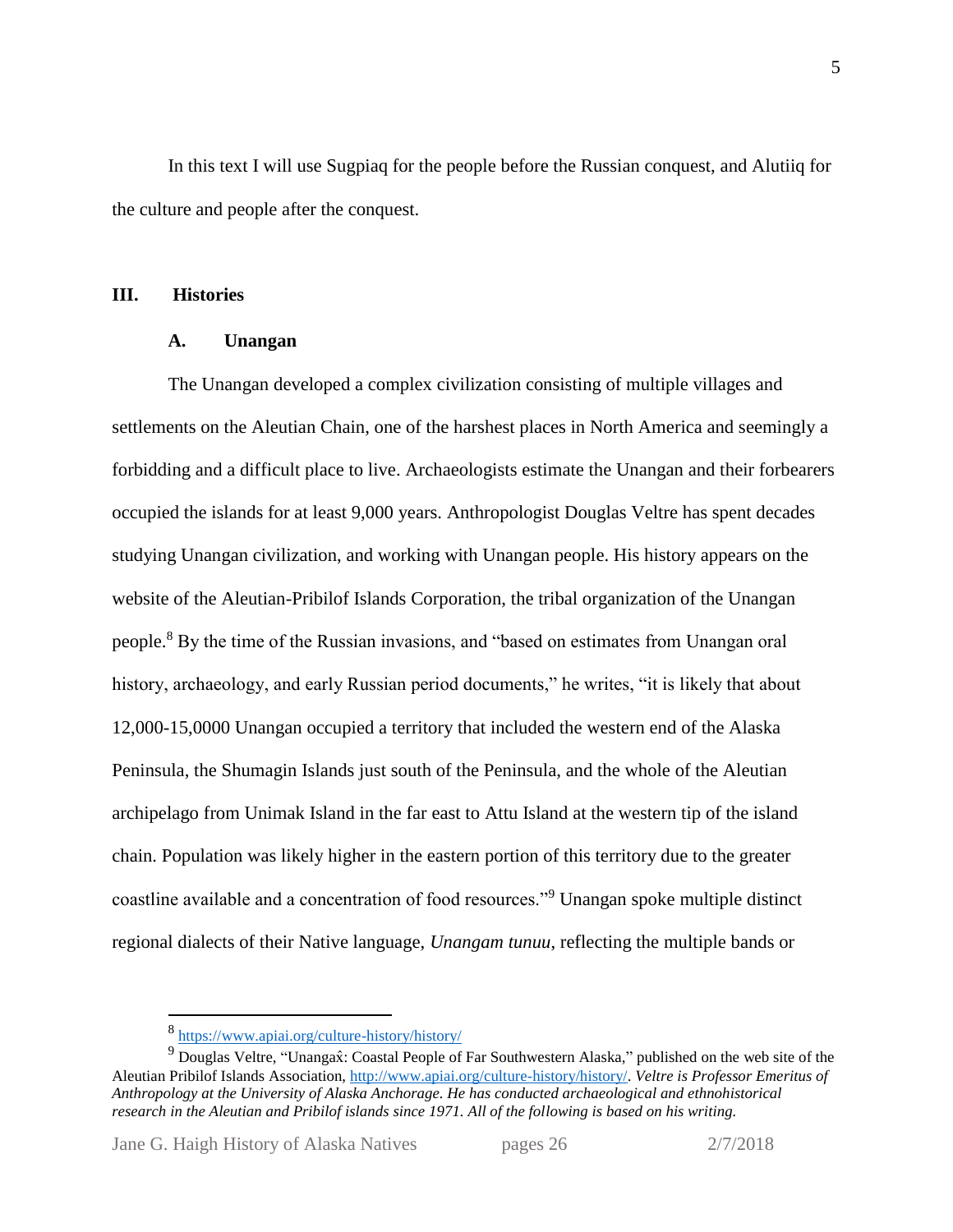tribes. But by shortly after the Russian invasions, only three of these dialects remained, Attuan, Atkan, and an eastern Unangax dialect.<sup>10</sup>



Map: Pre-contact Aleutian languages.<sup>11</sup>

Like all indigenous peoples, the Unangan created and maintained a rich and unique culture. The earliest peoples used stone tools, they began the construction of semi-subterranean houses, built-up out of sod, and kept warm with oil lamps. They used whale bones and driftwood for roof beams. But these houses could be very sophisticated and large enough to house entire communities. "On Unimak Island and the Alaska Peninsula, archaeologists have found a number of "nucleus-satellite" houses. These have central floors up to about 20 by 50 feet in size, to which some 2 to 14 side rooms are attached by low, narrow passageways. In the Unalaska Island

<sup>&</sup>lt;sup>10</sup> Veltre, "Unangax̂: Coastal People of Far Southwestern Alaska"

<sup>&</sup>lt;sup>11</sup> Source Knut Bergland and Moses L. Dirks, "Aleut Tales and Narratives" Alaskaool.org [http://www.alaskool.org/language/Aleut/Image/Use\\_map3.JPG](http://www.alaskool.org/language/Aleut/Image/Use_map3.JPG)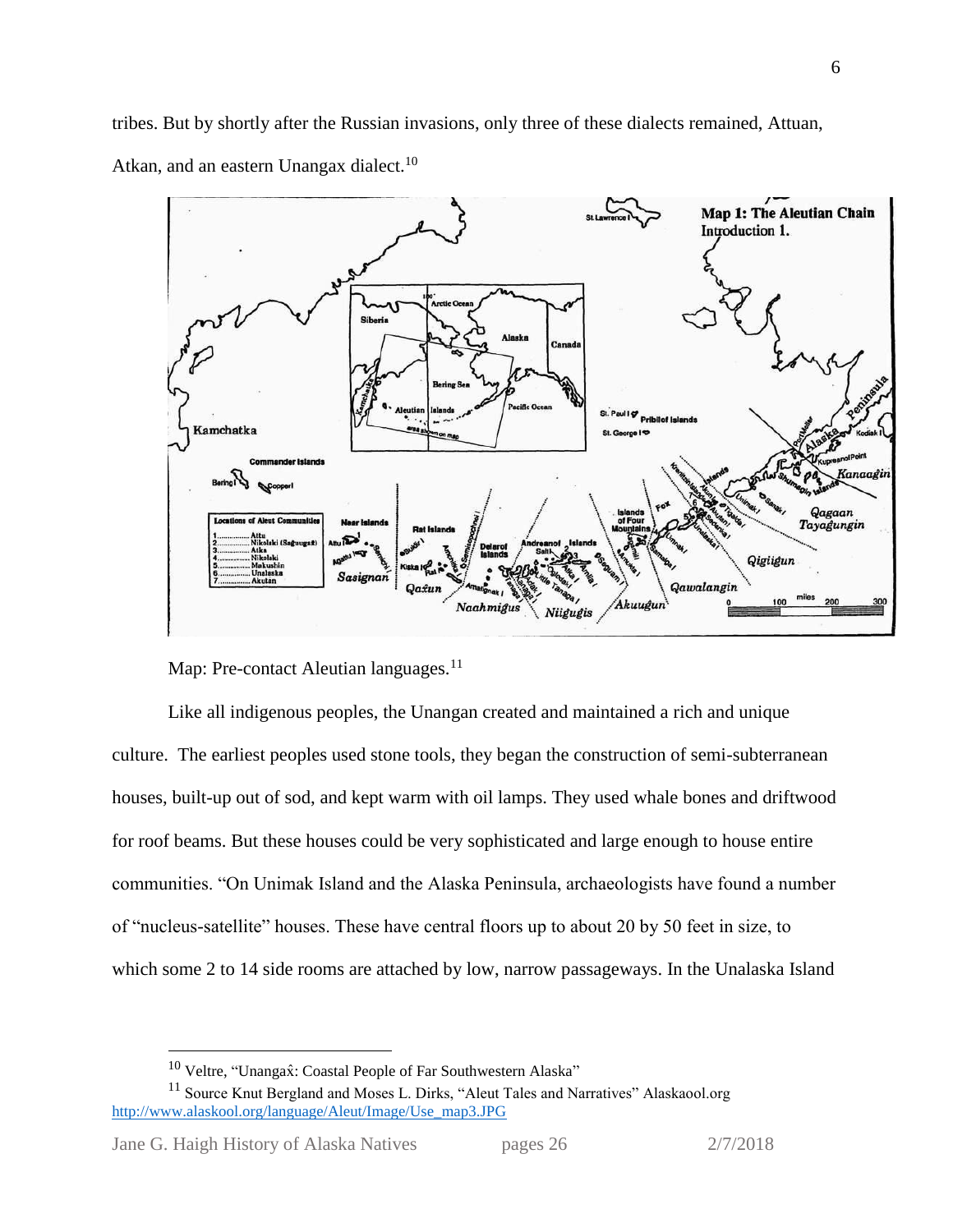area, archaeologists located the largest houses in the Unangax̂ region, termed longhouses, which also have multiple side rooms, but have central floors measuring up to 20 by 165 feet…….Also in the Unalaska area, some houses dating to about 3,000 years ago had stone-lined troughs in their floors to aid in distributing warm air from fireplaces to the entire structure."<sup>12</sup> The sod houses, called 'barbara' by the Russians, continued to be used until the Russian occupation.

The Unangan made their living off of the tremendous bounty of the sea, with an abundance of halibut, cod, and shellfish. While to outsiders the islands may seem forbidding, with no trees, and only windswept alpine and tundra vegetation, the area is actually very rich in food resources, mostly due to the mixing of the waters of the North Pacific and Bering Sea. And the weather, moderated by the seas provides a coastal climate, with little to no snow, is much warmer than that of the interior or the Northwest coast. The Unangan lived in many villages spread out over the island archipelago. In the richest locations, they were able to establish large permanent, year-round settlements, some occupied for as long as 4,000 years.<sup>13</sup> Other sites were occupied seasonally as hunting and fishing camps. With few land mammals, people depended on hunting the abundant sea mammals: sea otters, Steller sea lions, and harbor seals, in addition to whales. It is believed that the Unangan were organized according to matrilineal descent, as were the Tlingit.

#### **B. Sugpiaq/Alutiiq**

The Sugpiaq/Alutiiq have inhabited the Alaska Peninsula, islands and coasts of the Kodiak Archipelago, the southern tip of the Kenai Peninsula, and parts of Prince William Sound for more than 7,500 years. Like other coastal peoples, they developed distinct and lasting

<sup>&</sup>lt;sup>12</sup> Douglas Veltre, "Unangaxî: Coastal People of Far Southwestern Alaska"

<sup>&</sup>lt;sup>13</sup> Veltre, Unangax̂: Coastal People of Far Southwestern Alaska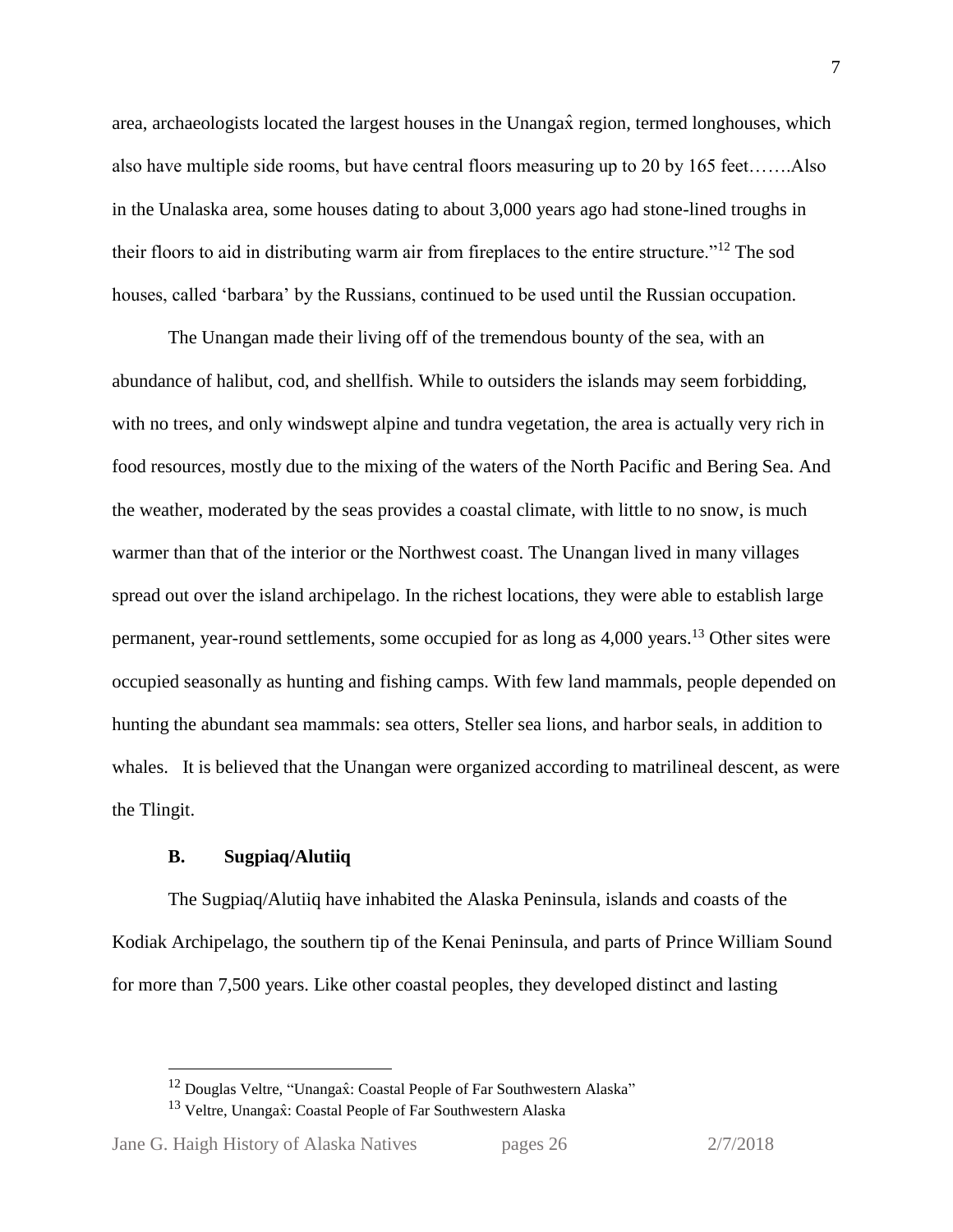technologies to take advantage of a rich marine and coastal environment. The Sugpiaq culture was far from timeless and unchanging.

Anthropologists Amy Steffian, Patrick Saltonstall and Linda Finn Yarbourough, have attempted to synthesize the history of Sugpiaq nations. They see, "a continuous sequence of cultural development for over 7,500 years," illustrating that the "deep cultural history of the Alutiiq region is cohesive across space and time. Each major prehistoric cultural tradition is represented in each region of the central gulf."<sup>14</sup> As they continue, "From the earliest occupation the distribution of prehistoric cultures mimics the historic distribution of Alutiiq peoples. There are enduring cultural ties across central Gulf of Alaska and a persistent population."<sup>15</sup>

The ancestors of the Sugpiaq developed unique and ingenious technologies to make use of the resources they controlled. From small growing from from small mobile groups

"Through human ingenuity," the anthropologists write, "the ability to harvest resources with increasing efficiency, and to manage inevitable fluctuations in the availability of foods and raw materials in the regions productive but dynamic environment," the ancestors developed prosperous permanent villages

"Changing environments, and conditions, population growth, technological innovation and interaction with other peoples continuously shaped ancient societies into powerful chiefdoms."<sup>16</sup>

The three major subdivisions and languages of the Alutiiq are *Chugachmiut* or Chugach of the Prince William Sound area, *Unegkurmiut* of the lower Kenai Peninsula, and *Koniagmiut*, Koniag of the Kodiak Island and Alaska Peninsula.

<sup>&</sup>lt;sup>14</sup> Amy Steffian, Patrick Saltonstall and Linda Finn Yarbourough, "Maritime Economies of the Central Gulf of Alaska after 4000 BP" Ch. 12, *Oxford Handbook of the Prehistoric Arctic*, 2016

<sup>&</sup>lt;sup>15</sup> Steffian, et al. "Maritime Economies"

<sup>&</sup>lt;sup>16</sup> Steffian, et al. "Maritime Economies"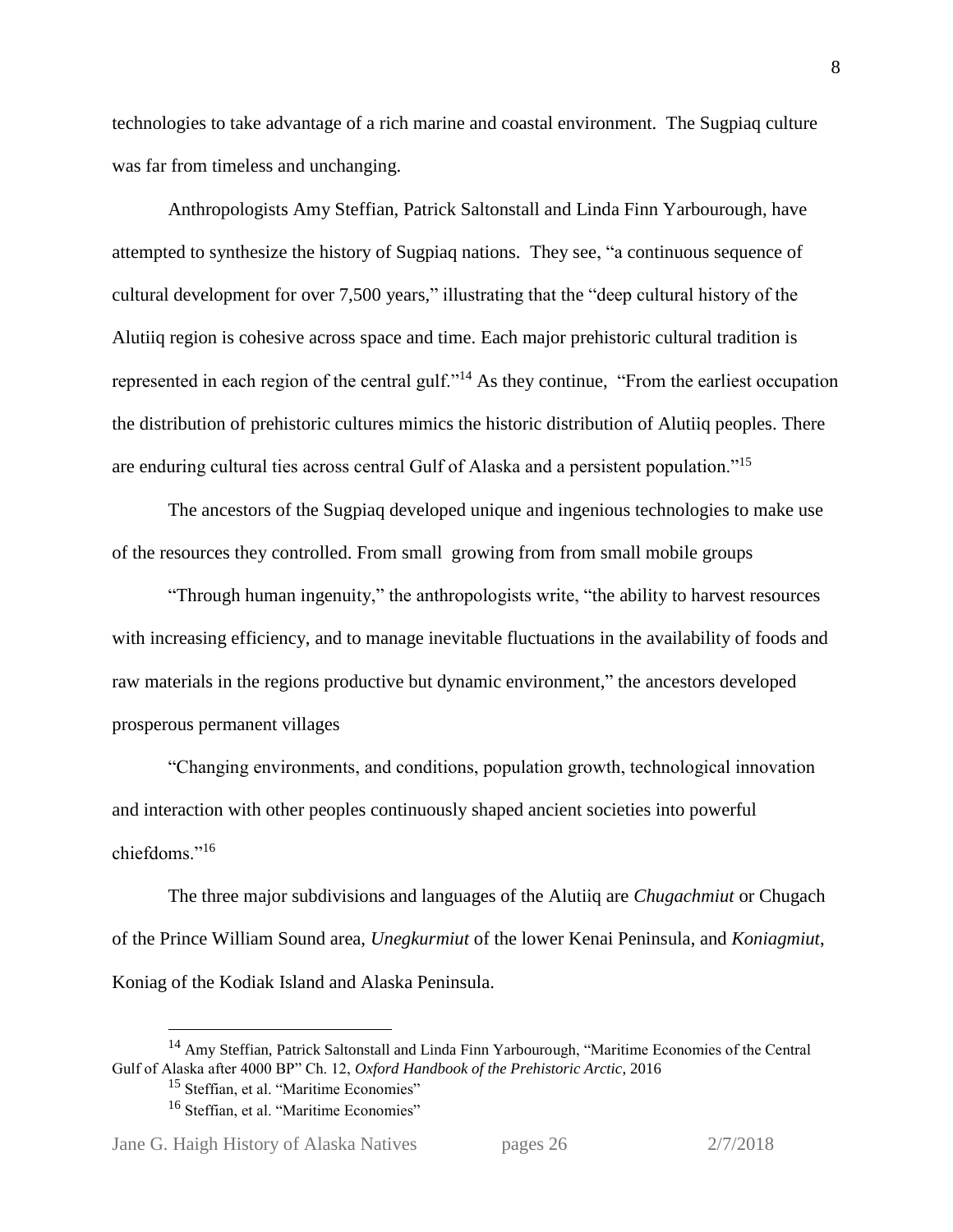# Alutiic Sugpiag 4

# **C. Sugpiak. Sugpiaq/Alutiiq on the Alaska Peninsula**

## **D. Archeological discoveries**

Anthropologists and archeologists have intensively studied the Sugpiaq culture, and excavated and studied many traditional sites, which have been the subject of numerous dissertations and the foundation of many academic careers. Through extensive archeological

*Alutiq/Augpiaq, ANLC*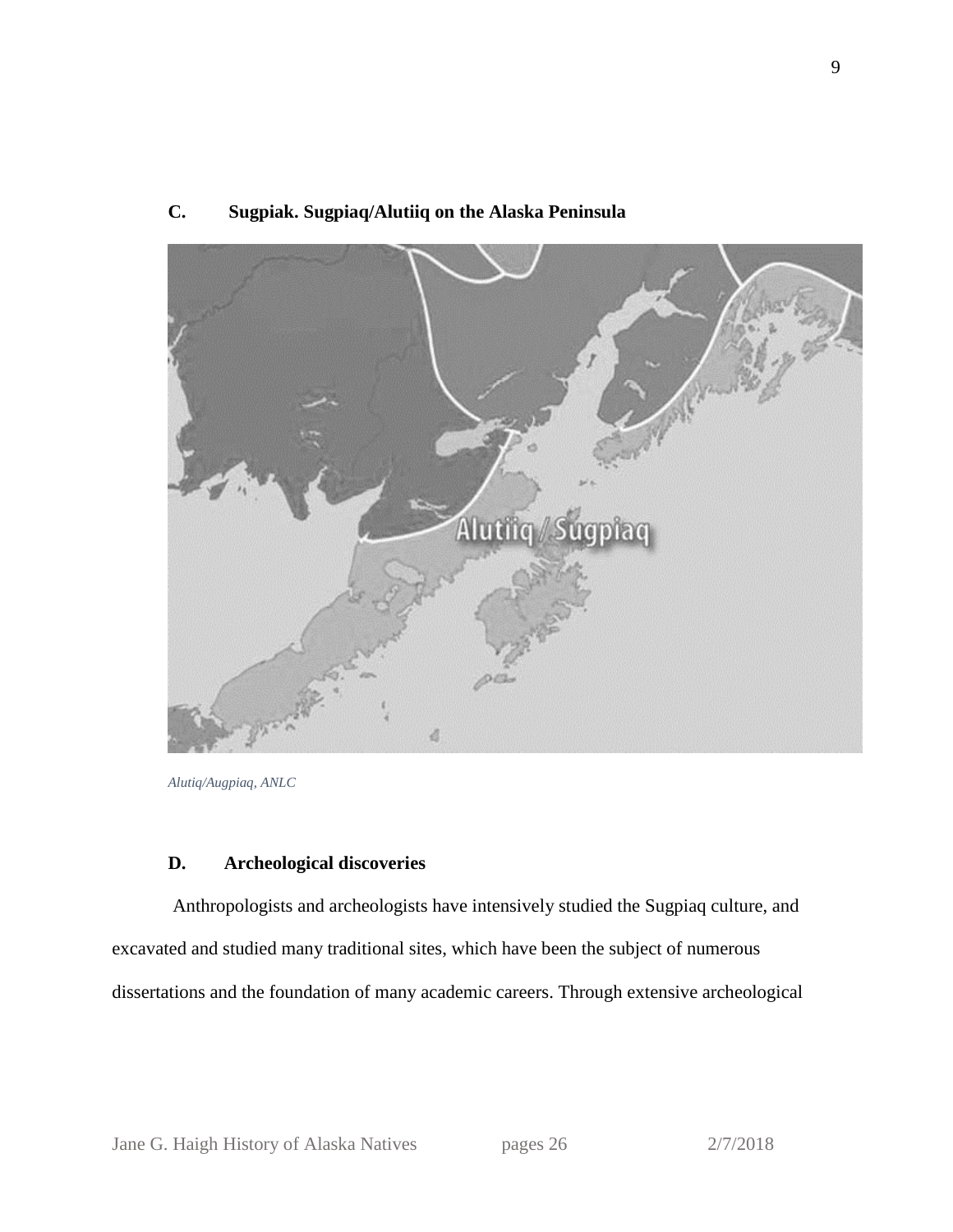investigation scholars have theorized at least three major periods of Alutiiq cultural evolution.<sup>17</sup> During the earliest period, from 5,500 BC to 1800 BC, known by anthropologists as Ocean Bay, the ancestors of the Sugpiaq lived a mostly nomadic life. They established multiple campsites throughout the year as they pursued the subsistence foods they depended on. About 5,000 years ago the people began to develop small single family sod dwellings. From 1800 BC to 1400 AD, called the Kachemak period by anthropologists, the Sugpiak people began to live in larger, multiroom extended family sod houses in seasonal communities. Archeological finds have established that people began to develop fishing nets and other new tools for fishing and processing fish. The Koniag period began only 800 years ago, and lasted basically until the Russian invasions.<sup>18</sup> "The Koniag period was marked by climate change and increased trade with other tribes, leading to creation of a complex class system and more elaborate ceremonies and arts."<sup>19</sup> According to archeologists, this was a period of rapid change. It must have been a time of great availability of resources, because populations peaked, and "house and settlement sizes increased, markedly, suggesting social ranking. These new large houses were also architecturally elaborated, and volume of storage features increased sharply. They were pit-dwellings with rectangular central sections and smaller circular features, or lobes connected to them with short tunnels. Villages shifted to Kodiak Island's outer coast perhaps for better access to whales and improved defense.<sup>20</sup> Intensified salmon fishing, food production, processing specializations, exchange and

 $\overline{a}$ 

Jane G. Haigh History of Alaska Natives pages 26 2/7/2018

<sup>&</sup>lt;sup>17</sup> Alisha Drabek, "Liitukut Sugpiat'stun (We Are Learning How to Be Real People): Exploring Kodiak Alutiiq Literature through Core Values, PhD Dissertation, UAF 2012, citing Crowell et al., 2001; Clark, 1990, 1998.

<sup>&</sup>lt;sup>18</sup> Drabek, dissertation, p. 100, (Luerhmann, 2008; Clark & Black, 2002; Crowell et al., 2001). <http://alutiiqeducation.org/html/history/precolonial.php>

 $19$  Drabek, p. 100

<sup>&</sup>lt;sup>20</sup> Kenneth M. Ames, "Tempo and Scale in the Evolution of Social Complexity in Western North America: Four Case Studies." in North American Archeology, eds. T.R. Pauketat, and D. Di Paolo Loren, 56-78, Blackwell, 2005. Citing Fitzhugh, 1996.[, http://tuvalu.santafe.edu/~bowles/Tempo](http://tuvalu.santafe.edu/~bowles/Tempo)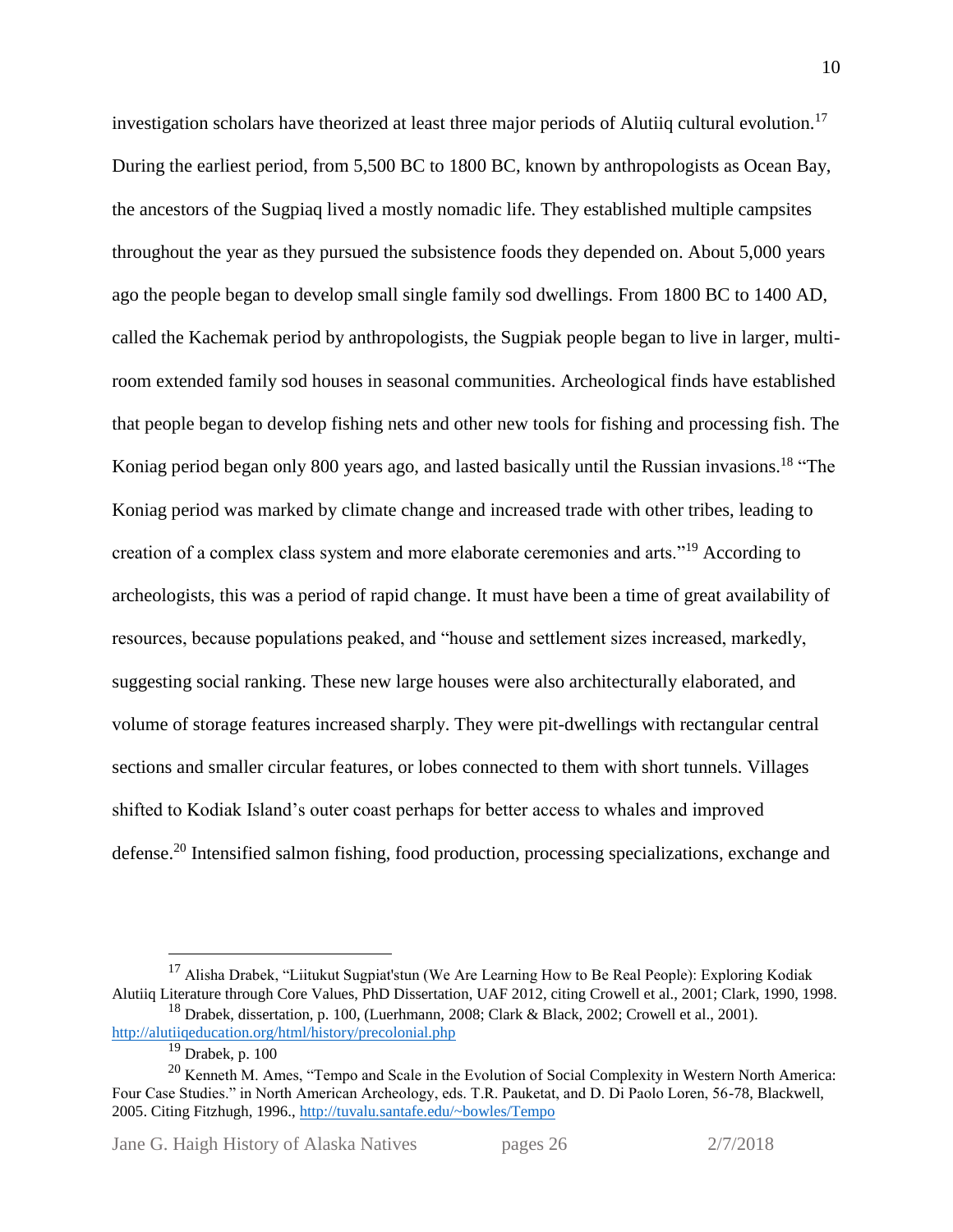investment in carpentry, wood, or perhaps whalebone."<sup>21</sup> As Sugpiak scholar Allison Drabek writes, "These economic and societal shifts within the Alutiiq pre-contact history contributed to development of traditional values and education practices still evident today. Knowledge of cultural phases in Alutiiq history informs us about trade, traditional harvest practices, and concepts of wealth, which were the foundation of the Alutiiq economy prior to Russian conquest."22

#### **E. Adaptations, Trade, and international relations**

Like all Native peoples, trade was an important part of their economy. "The Alutiiq were far from isolated prior to Russian invasion, as there are many stories of water voyages between the mainland and the archipelago, including forays to the Aleutian Chain, Cook Inlet, and Southeast Alaska. Language, or multilingualism, were vital for trade and intermarriage, as traditionally our families incorporated cultural diversity and a blending of cultural knowledge from neighboring tribes, indicated in our stories, tools and arts."<sup>23</sup> "The Unangax and Alutiiq (Sugpiaq) people traded among themselves as well as with others such as the Yup'ik of Bristol Bay, Dena'ina Athabascans of the Cook Inlet area, the Ahtna Athabascans of the Copper River, the Eyak and Tlingit. This trade enabled them to balance their diet as well as take advantage of foreign technology."<sup>24</sup>

#### **IV. Russian period**

After Russians discovered valuable fur resources in the Aleutians, circa 1741, they continued their fur-hunting expansion, which had already led them to conquer Siberia. Russian

<sup>21</sup> Kenneth Ames, "Tempo and Scale."

<sup>22</sup> Drabek

<sup>23</sup> Drabek

<sup>&</sup>lt;sup>24</sup> [http://www.alaskanative.net/en/main-nav/education-and-programs/cultures-of-alaska/unangax-and](http://www.alaskanative.net/en/main-nav/education-and-programs/cultures-of-alaska/unangax-and-alutiiq/)[alutiiq/](http://www.alaskanative.net/en/main-nav/education-and-programs/cultures-of-alaska/unangax-and-alutiiq/)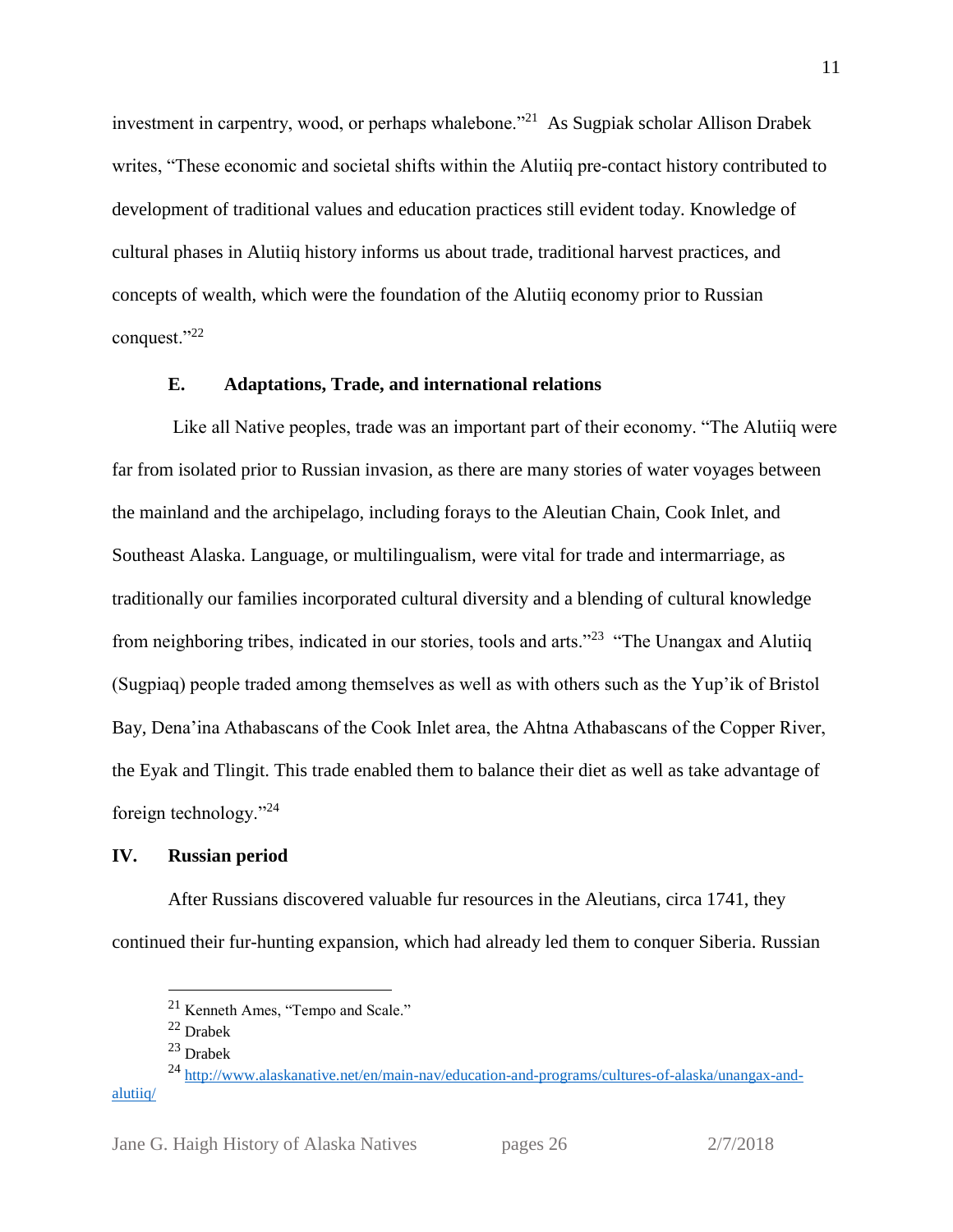methods were far different than those of the French and British in Northern Canada. The French and British respected American Indian sovereignty and cultures and initiated trade. They understood that for the Iroquois and Algonquin, and Cree trapping was an integral part of a life on the land and that French and British trappers could not compete on that level. When they entered the market economy by selling their furs, the First Nations increased the amount of trapping proportional to other activities, but did not essentially change their lives.

#### **A. Comparative colonialism**

The Russians only understood conquest, perhaps modeled on the Mongol conquests of Russia in the 13<sup>th</sup> century. Siberia had continued to be controlled by Mongol khanates into the 16<sup>th</sup> century when they were conquered by Russia, with the aid of mercenary Cossacks. In this paradigm, conquest was followed not by trade, but by tribute from the conquered. Furthermore, in Russia itself, the peasants who worked the land were called serfs, but their condition of servitude was the equivalent of slavery. They were unfree people, who could be sold with the land, or forced to work in mines or even industries for the profit of their owner. So when the Russians conquered the Aleutians, and then Kodiak in the late 18<sup>th</sup> century, they natural applied the models they were familiar with, and enslaved the Unangan and Sugpiak.

The Aleut society was centered on extended families living in semi-underground complexes called *barbara* by the Russians. The extended family together maintained the complex technologies and subsistence resource hunting and gathering. Men hunted, but women prepared the skins that covered the boats, made the waterproof clothing, and prepared food.

When the Russians appropriated the labor of the men, sending them off on long voyages, it was left to the women to assume responsibility for providing food for their families, in addition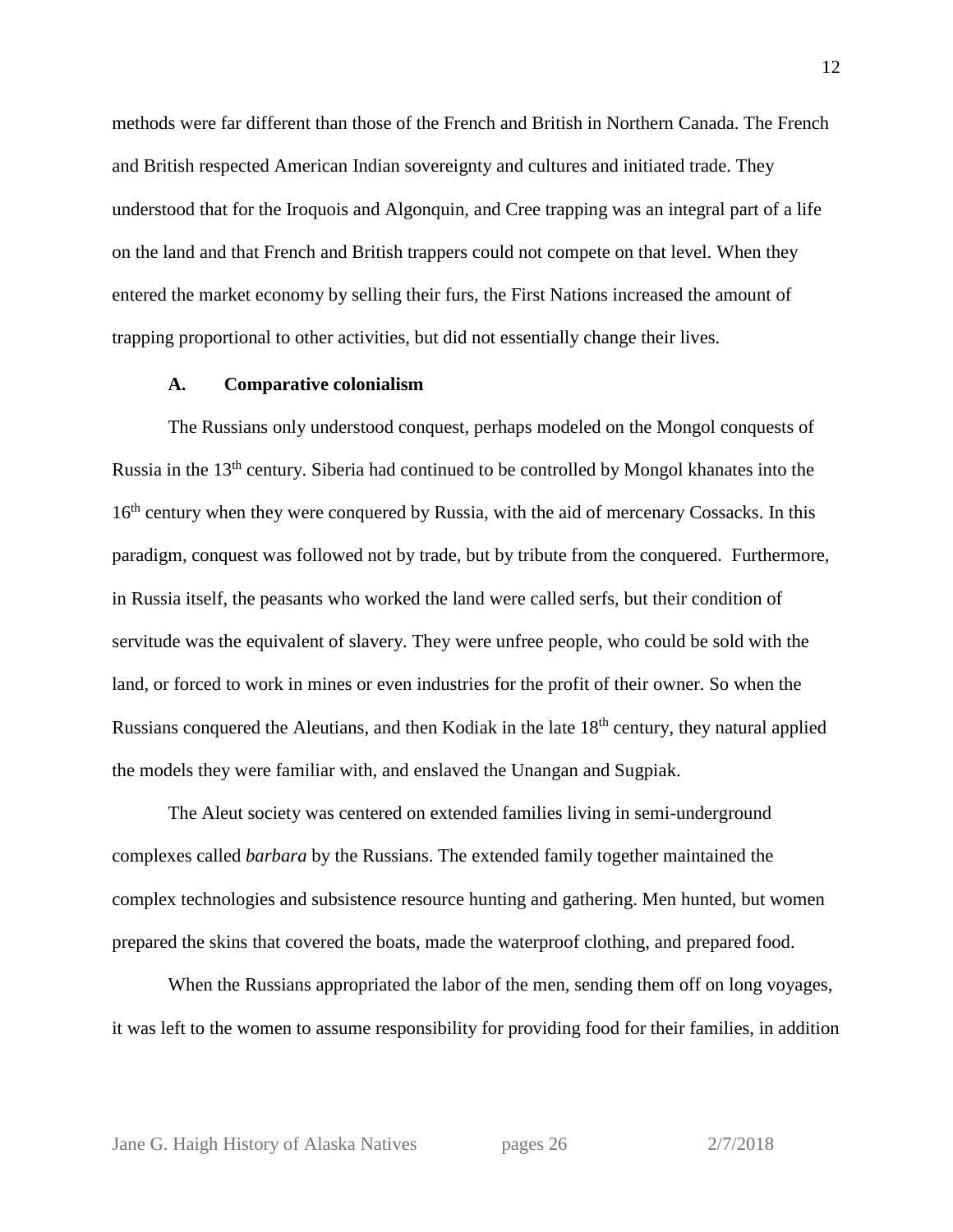to their other tasks. And the Russians appropriated the women for partners, reconfiguring Unangan and Sugpiaq families.

#### **B. Comparative colonialism**

The Russian conquest and later colonial administration had nothing in common with the English, or French model of colonialism. It is very different from settler colonialism. The Russian model for conquest in the 18<sup>th</sup> century was based on their experience under the rule of the Mongols, who had conquered all Russian lands in the  $13<sup>th</sup>$  century and held on for 200 years. Following their liberation, Russians wanted to be seen as Europeans, especially under Peter the Great and after. Yet they remained a centralized autocratic regimen where the State and the Czar were one.<sup>25</sup> The Russian empire operated on an extremely class based system, where classes were referred to by the term 'estates.' A strict hierarchy of estates meant that one was locked into one's station in life. The peasants were the lowest of the low, and were, in effect slaves. Also, the idea of subject in Russia involved service to the state, at every level. Every citizen was expected to serve the state, and the state and the Tsar were the same.

When Cossacks pushed east through Siberia, on behalf of the Russian state, they Russians adopted the Mongol pattern of conquest and conquered lands that were still Khanates. This is a very different model from colonialism based on colonial settlement, like the English, or on trade with Indigenous people, like the French. As far as settlers, there were never more than 1,000 Russians in Alaska. On Kodiak there were never more than 150 Russian peasant settlers, the rest were craftsmen and administrators of the Russian America Company.

<sup>25</sup> See Gwen Miller, *Kodiak Kreol*, for another scholar who also makes the point about the after-effects of Mongol rule.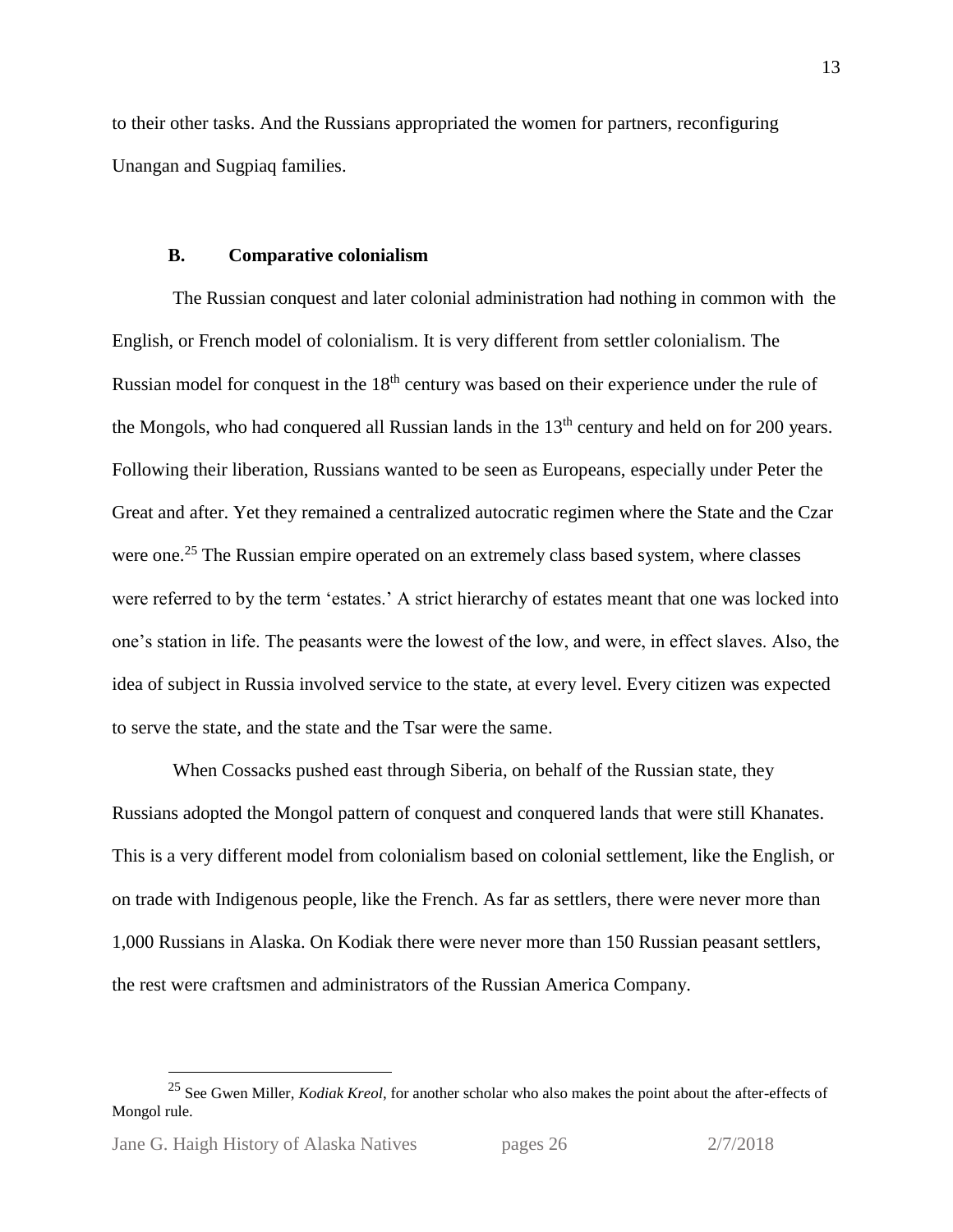In the tightly controlled Russian economy, they needed business licenses from the Siberian government in Irkutsk, and had to pay a portion of their fur catch as a tax. It was this tax that was the impetus for the conquest of Siberia.

When Russians continued East to conquer the Unangan and Alutiiq, it was following this very ancient model of conquest. The value of otter skins in China was the setting and context. Alerted to the huge population of valuable sea otters, Russian entrepreneurs funded independent companies and chartered ships to seek them. Each expedition was a private enterprise, and each voyage took five years for a round trip. For a work force, they relied on Promyshlenniki, Siberian frontiersmen, most of whom were of mixed Indigenous Siberian and European Russian descent. One out of three were Kamchadal, Russian-Siberians with much Siberian ancestry. They were often violent, and often continued the pattern of intermarriage by marrying, officially or unofficially, into the Aleutian tribes as they had in Siberia.

The model of conquest centered around the concept of *Iasuk*, tribute.

*All merchant vessels had a skipper or navigator on board, and a* peredovshchik *-a foreman responsible for organization of the fur gathering enterprise, account keeping, work assignments and so on, and a representative of the government, … whose responsibility it was to take a population census, to accept* iasak*--a head tax imposed on adult able bodied heads of households and which signified that the population of the newly acquired territory accepted the sovereignty of the Russian Imperial government. Payment of* iasak*, supposedly on voluntary basis, signified that Imperial citizenship under the Russian Crown has been conferred and accepted.<sup>26</sup>*

The primary mode of conquest was the taking of women and children as hostages in order to force the men to hunt for furs. Like American frontiersmen, they may not have set out to attack and kill the Unangan, but they seem to have had no compunction about doing so. If the Unangan resisted, the Russians retaliated.

<sup>26</sup> Lydia Black, *Russians in Alaska, 1732-1867,* Fairbanks, University of Alaska Fairbanks, 2004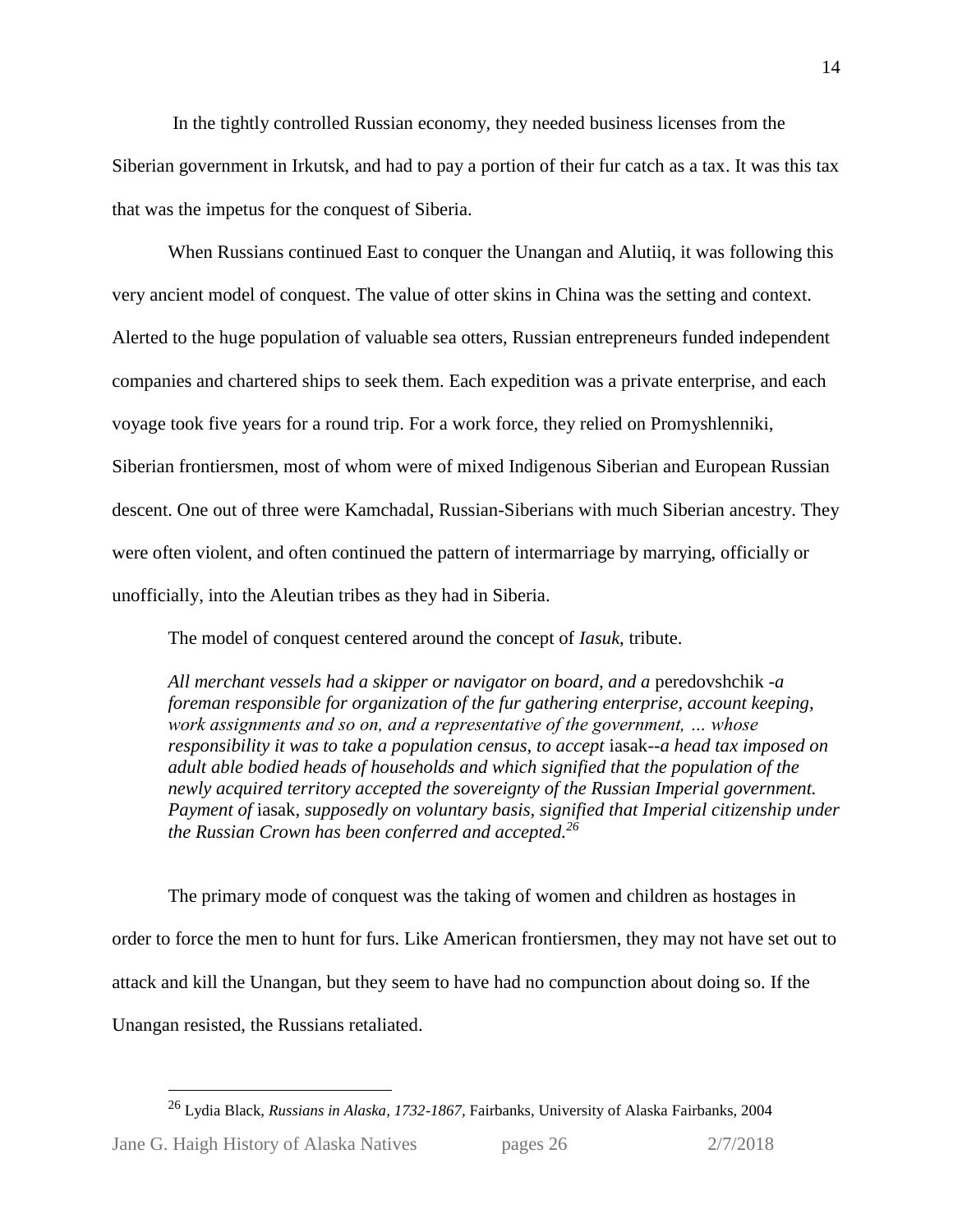The Russian conquest of the Aleutians was terrifically brutal. As the Mongols advanced in their conquest of Slavic lands in the 1200s, they brutally exterminated a village or city, and then went to the next and asked if they preferred to submit, or be annihilated. So the Russians proceeded in the Aleutians, picking first locales with small Unangan populations with no help available, they kidnapped children and women, and then forced the men into hunting otters for them.

The *promyshlenniki* were unregulated, they were continuing the pattern that was used in Siberia, where they had conquered the lands of the indigenous people. But the promyshlenniki could themselves hunt and trap sable and other fur bearing animals in Siberia. They did not have the skills to hung otters at sea, and therefore depended on the skills of the Unangan and Sugpiak. Conquest itself was brutal. Only by a show of force could the Russians convince the people that resistance was futile.

### **C. Conquest of the Unangan**

The conquest of the Aleutians was a drawn out and brutal affair. Contrary to popular narrative, the Unangan actively and violently resisted the Russians. Russian promyshlenniki began hunting in Aleutians as early as 1743 in the furthest West and the 'nearest' populated lands to Russia: the Near Islands, including Attu. "The Russian crew was met on shore by 100 armed men and moved instead to the less populated Attu Island." In a foretaste of what was to come, "the Russians began with kidnapping and murder." "The Russians captured an old woman and a boy, keeping the boy to train as translator."<sup>27</sup> This may have been Temnak, an Aleut from Attu, who was adopted by a Russian captain and taken to Siberia in 1750 where he was renamed

<sup>27</sup> Mason, "Background" *Attu Boy* intro.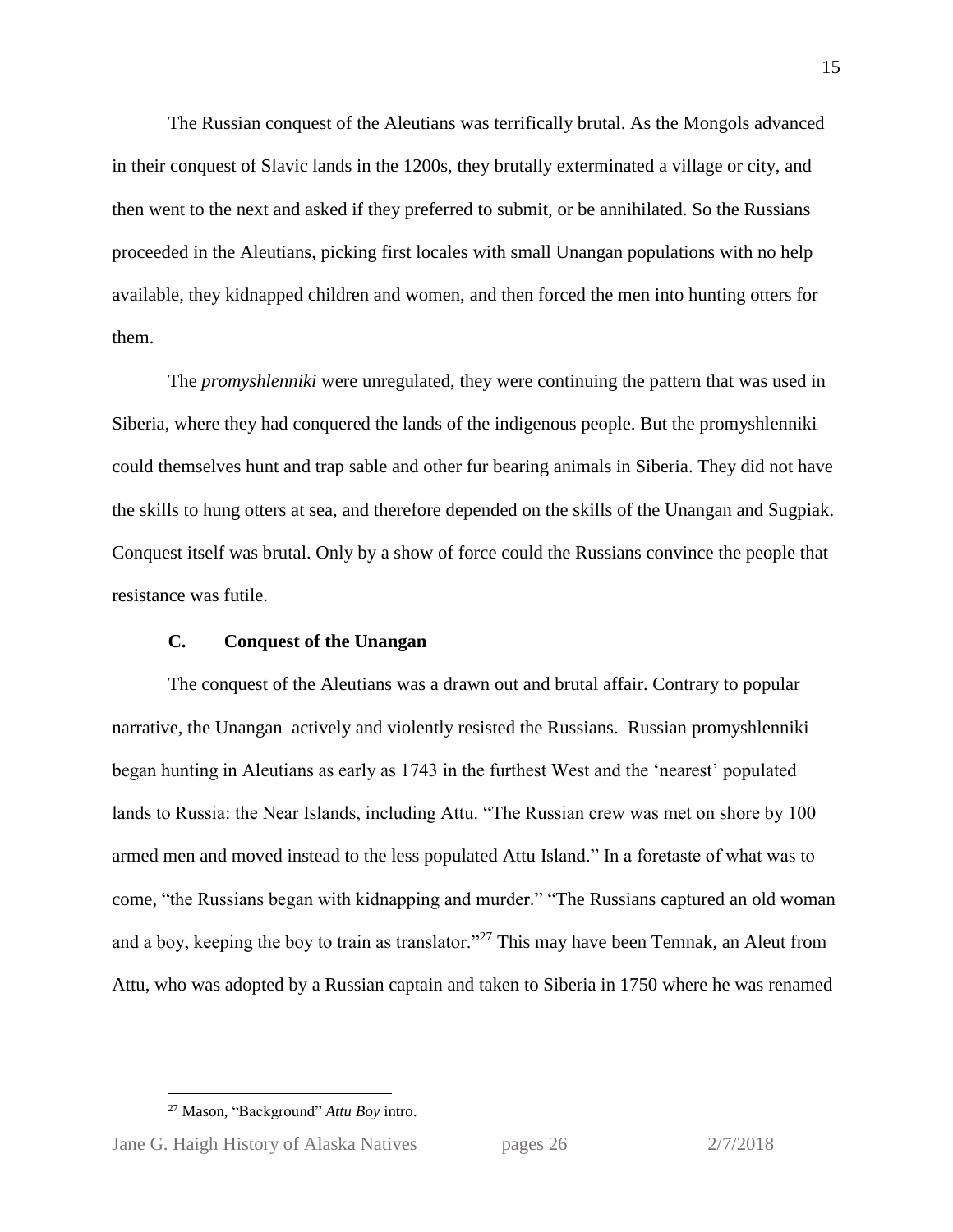Pavel Nevodchiko.<sup>28</sup> "Within a few weeks, a Russian party attacked another settlement and killed 15 men to get women. These violent acts are memorialized in the names Murder Point and Massacre Bay on Attu."<sup>29</sup>

As Lydia Black, perhaps the premier scholar of Russian America explains:

*"..The eastern Aleutians, ……, from Umnak to the Alaska Peninsula, had larger population and had a tradition of organized warfare. Infringement of territorial rights was considered a matter for war: by Aleut customary law, no one could even collect driftwood or shellfish in a territory of a community without express permission of the local leadership. Intruders were dealt with swiftly and severely: as a rule, they were killed. Consequently, when the Russian fur hunters arrived, Aleut reaction followed the same pattern, eventually culminating in a massive conflict of 1763-1766 which engulfed Unimak, Unalaska and Umnak."<sup>30</sup>*

The Aleutian campaign continued. Over the next twenty years, the Russian promyshlenniki continued their conquests, moving eastward to Umnak and Unalaska triggering numerous skirmishes. Finally, the Sugpiaq had had enough, and organized an uprising in 1763- 1764. Multiple Unangan/Eastern Aleut tribes "reacting to trespass of their territory," united to attack four Russian ships simultaneously at Umnak, Unimak and Unalaska. Only twelve of the 200 Russian hunters survived.<sup>31</sup>

Jane G. Haigh History of Alaska Natives pages 26 2/7/2018

<sup>&</sup>lt;sup>28</sup> Barbara Torrey, Slaves of the Harvest, p. 33

<sup>&</sup>lt;sup>29</sup> Mason, "Background," citing (Berkh 1974:16).

<sup>&</sup>lt;sup>30</sup> This and the following quotes are from a series of lectures in which Black goes into more detail than she does in her book, *Russians in Alaska*. Lydia Black, "Conquest of the Eastern Aleutians," (pdf) [https://absilcc.org/science/aiwg/Local%20Documents/Black,%20Lydia%20T.,%20The%20Conquest%20of%20the](https://absilcc.org/science/aiwg/Local%20Documents/Black,%20Lydia%20T.,%20The%20Conquest%20of%20the%20Eastern%20Aleutians.pdf) [%20Eastern%20Aleutians.pdf](https://absilcc.org/science/aiwg/Local%20Documents/Black,%20Lydia%20T.,%20The%20Conquest%20of%20the%20Eastern%20Aleutians.pdf) 

<sup>31</sup> Mason, "Background," and Larry Merculieff, *Wisdom Keeper*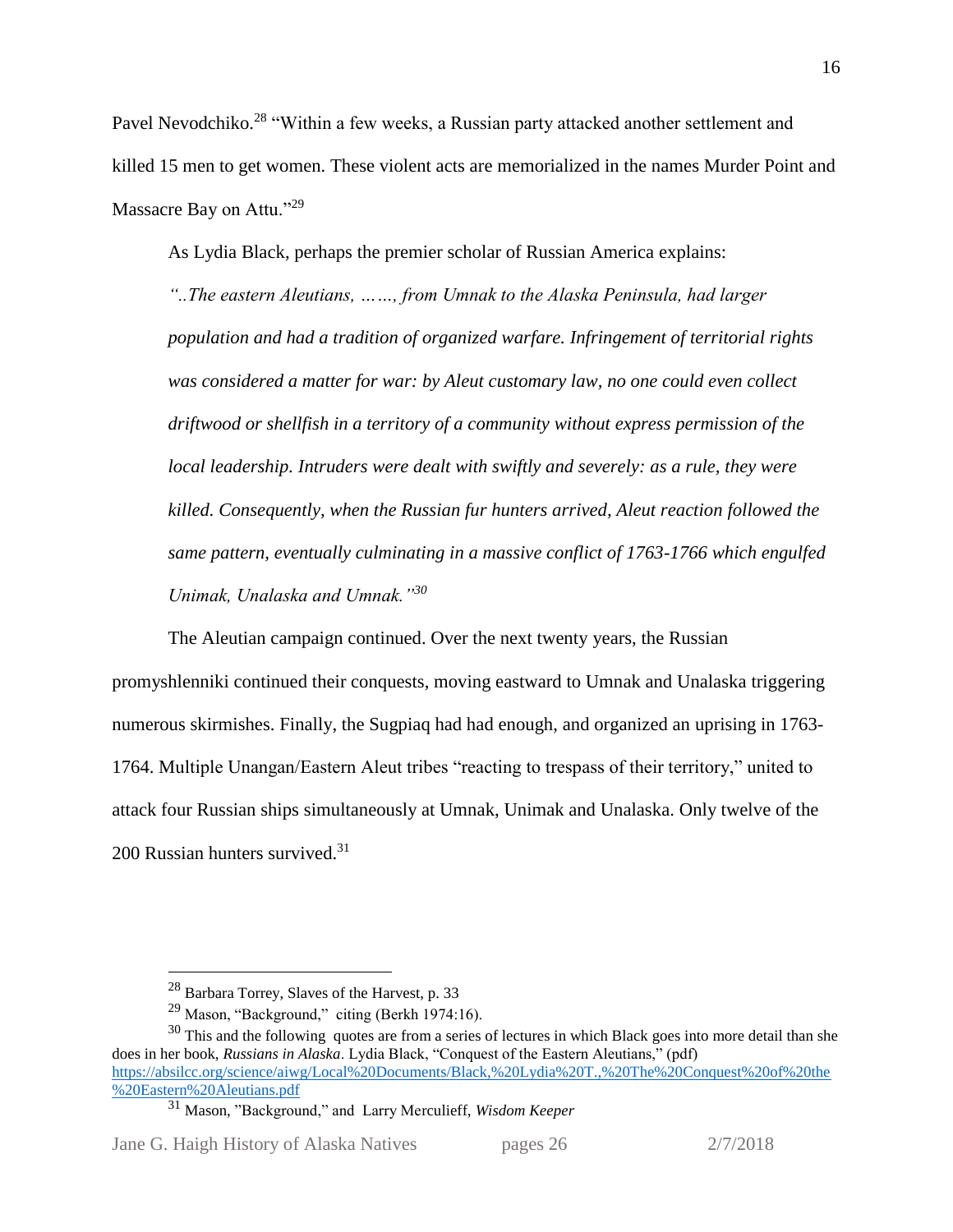Following the uprising of 1763-1764 the Russians retaliated. As Barbara Torry explains in *Slaves of the Harvest*:

"*Captain Glotov, who had just wintered at Kodiak Island in 1763 returned in shock to Umnak to discover the dead Russian hunters. After the Aleuts attempted to prevent him from landing, he destroyed all the villages on the south side of Umnak Island to teach his erstwhile friends a lesson in Russian tyranny. Soloviev, known as "the Terrible Nightingale" for his wanton cruelty, arrived on the Fox Islands in the Spring of 1765 and killed every male he could find."<sup>32</sup>*

Russian Captain Solev'iev also took charge of retaliation. While he attacked some villages, the chiefs in *Tshqalax* had apparently made common cause with him*,* to attack their enemies.

*"Glotov reported that the islands of Umnak and Unalashka, the Quawalang people, constituted an alliance and that Umnak polity was preeminent - carried more weight, was more important within the alliance, than Unalaska, though the latter island was bigger*."<sup>33</sup>

Black sums up the result:

"*Conquest is never pretty and that the lot of the conquered is never enviable: at the very least, the conquered peoples lose the power to decide independently on their life conduct. At worst, the conquered are exterminated. In the eastern Aleutians, the outcome of the Russian conquest fell somewhere in-between: after initial traumatic conflict (which the Aleuts lost: having won several battles, they eventually lost the war), some of the independent skippers imposed their will on the Aleuts.* 

<sup>&</sup>lt;sup>32</sup> Barbara Torry, Slaves of the Harvest.

<sup>33</sup> Black, *Conquest*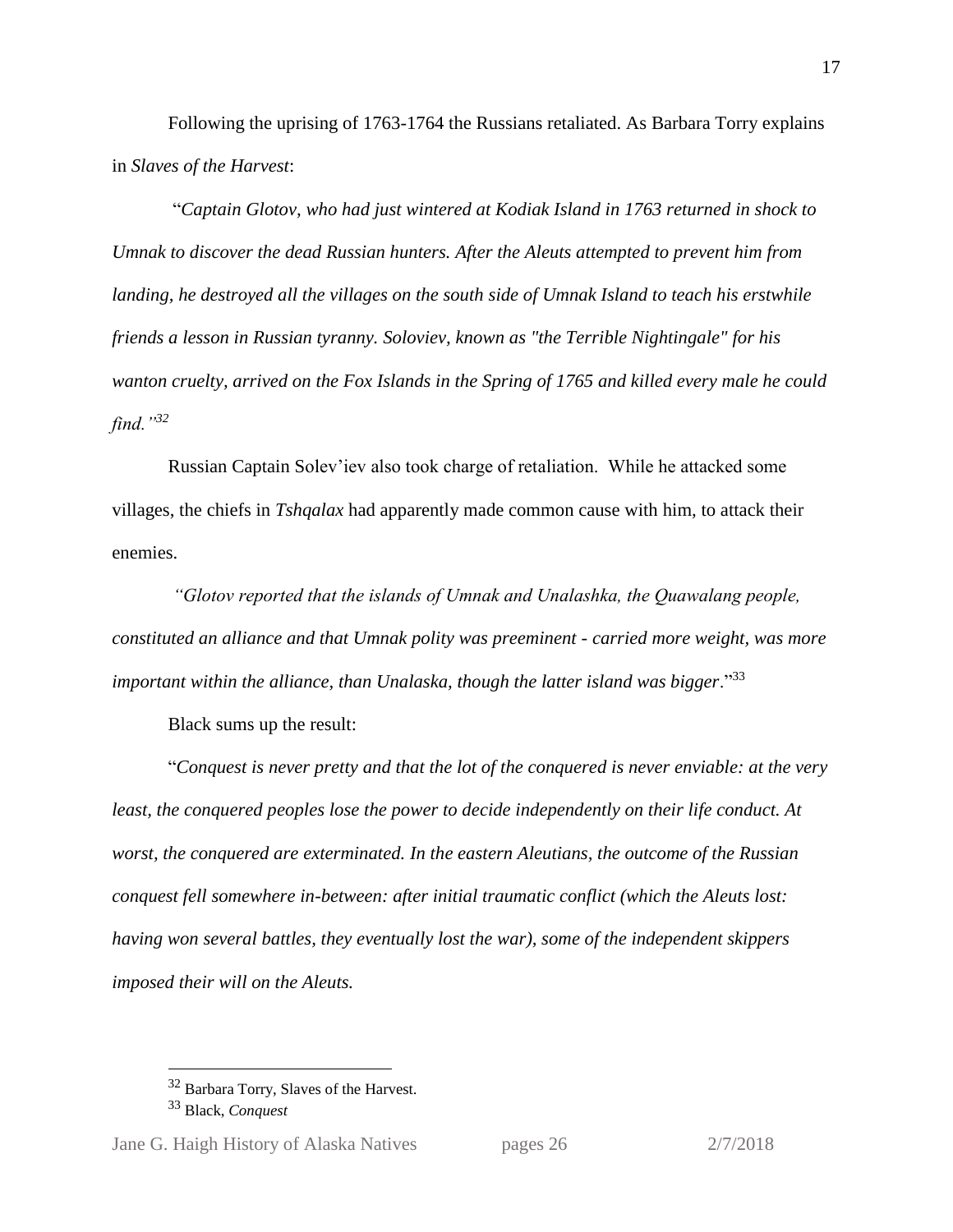As Black continues, she notes that " *Contrary to popular belief, this war did not break Aleut resistance. True, Unalaska and Umnak Aleuts, for the most part reconciled themselves to the fact that they lost the war and had to live with the consequences of their defeat.*"<sup>34</sup>

But Black notes that not all of the Aleutian Islands were conquered by the Russians at this time, and even Captain Cook was incorrect in his notes from 1778, "*Cook, visiting in 1778,"*  she says, *" was quite in error when he reported total subjugation of the Aleuts.*<sup>35</sup>

At least a few islands were not conquered until the 1780s and she notes that "In 1769, even the Russian naval commander, Cpt. Krenitsyn, feared the Unimak Aleuts. Unimak people were not conquered until sometime in 1770's.<sup>36</sup>

To reiterate, Lydia Black was one of the first scholars of the Russian conquest to actually go back and read the original sources in Russian. So we should take seriously her conclusions. "*We should not view the conquest of the eastern Aleutians in simplistic terms: it was a long, drawn out conflict, sporadic and [the resistance] failed not only because the Russians in the wake of 1763 - 1766 gained the right to carry heavier armament, but also because Aleuts could not muster a sustained, coordinated long-range effort, uniting all the political units in a concerted action. Aleuts were fierce warriors, but their theories of warfare, strategy and tactics, were no match for the Russians' willingness to stage stand-fast face-to-face hand-to hand battles, or eventual use of explosives (powder) to destroy Aleut bases*."<sup>37</sup>

 $\overline{a}$ 

Jane G. Haigh History of Alaska Natives pages 26 2/7/2018

<sup>34</sup> Black *Conquest*

<sup>35</sup> Black ,*Conquest*

<sup>36</sup> Black, *Conquest*

<sup>37</sup> Black, *Conquest*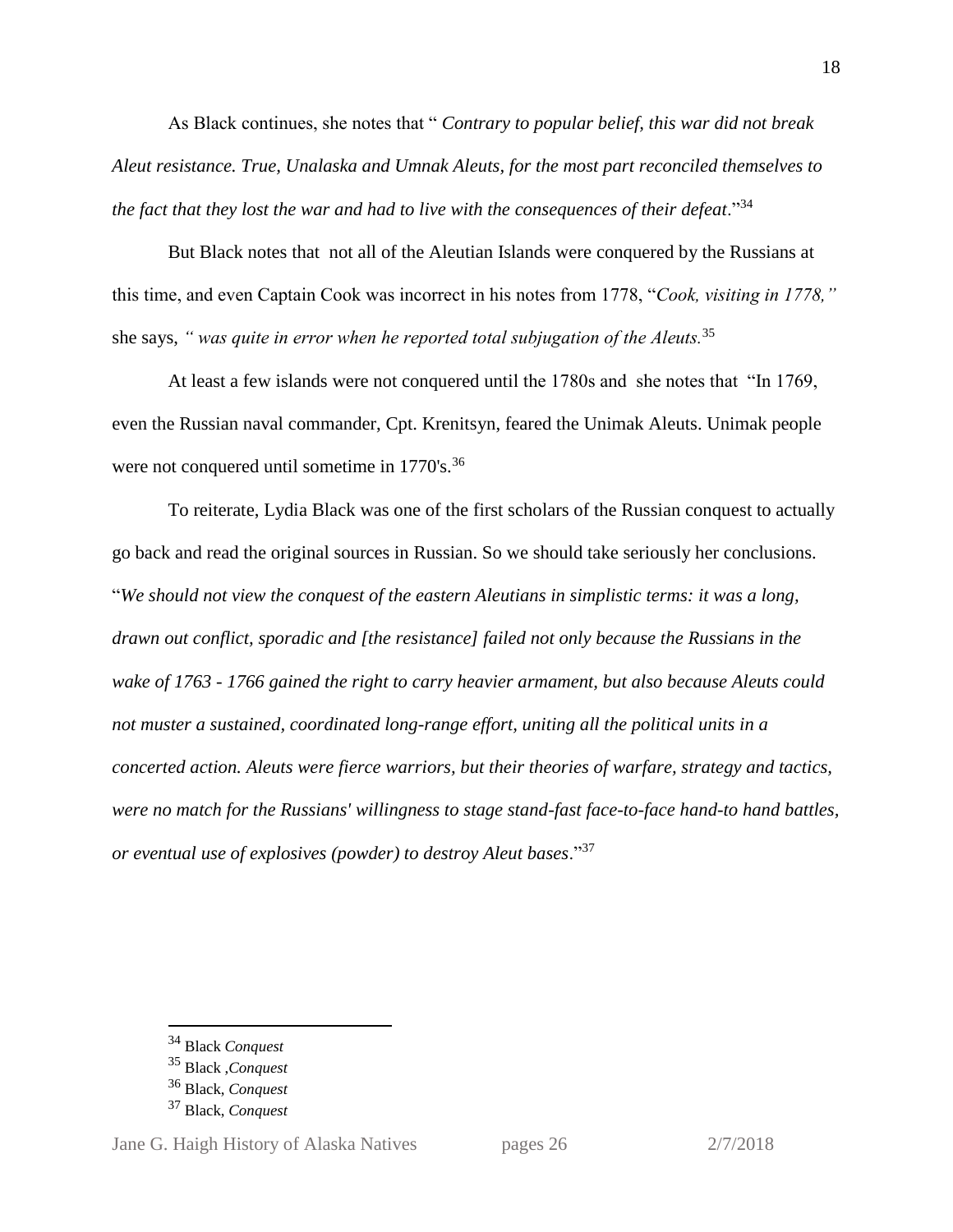*The resistance, no matter how much we admire it in retrospect, had another very sad consequence: it gave many a skipper the justification to exploit the Aleuts, treating them as a conquered enemy, not, as the government orders mandated, citizens brought under the Imperial scepter: claims of self-defense, potential danger and so on, became used as reasons for taking Aleuts forcibly as additional crew members, leaving villages depleted in manpower and hence making the survival of the dependents so much more difficult; taking Aleut food stores, clothing and so on, also became viewed as legitimate booty. 38*

The violence in the Aleutians was not a direct policy of the Russian Empire, but a sideeffect of the distance from St. Petersburg, and the concomitant lack of accountability. In truth it was a years long journey from Alaska to St. Petersburg. Finally, in 1796 a number of Aleut leaders travel to St. Petersburg to air complaints against Russian Fur companies. Their recorded testimony documents the Russian assaults and the resulting complete devastation of Unangan life.

*"The Russians are coming to America and to our Fox Islands and Andreanof Island to hunt sea and land animals. We receive them in friendly fashion, but they act like barbarians with us. They seize our wives and children as hostages, they send us early in the spring, against our will, five hundred versts (about 330 miles) away to hunt otters, and they keep us there until fall and at home they leave the lame, the sick, the blind, and these, too, they force to process fish for the Company and to do other Company work without receiving any pay ... The remaining women are sent out on Company labor and are beaten to death. They are removed by force to desert islands, and the children are taken away from those who walk with crutches, and there is no one to feed them."<sup>39</sup>*

<sup>38</sup> Black, *Conquest*

<sup>&</sup>lt;sup>39</sup> Quoted in Torrey p37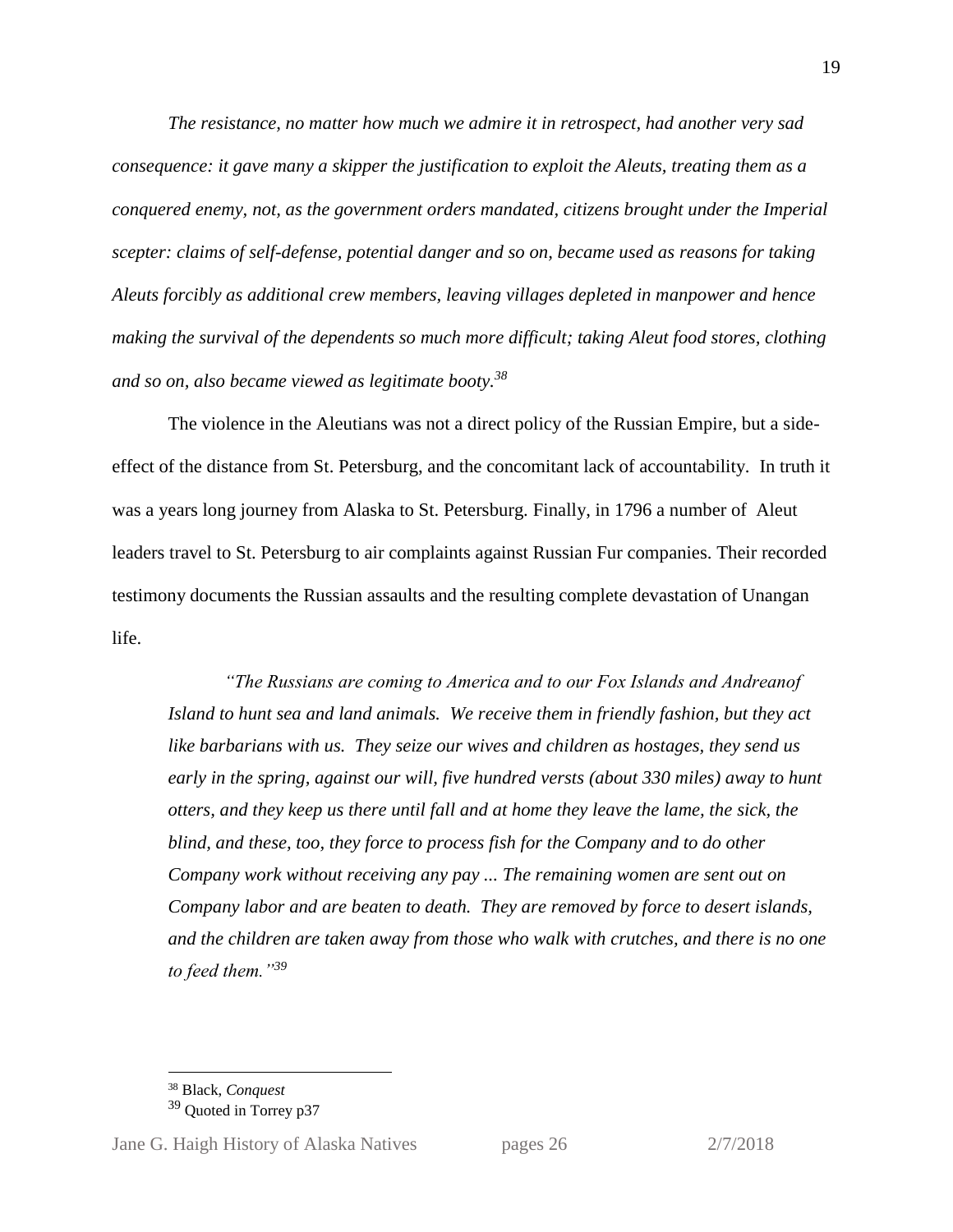#### **D. Pribilof Islands**

Following the Russian Conquest, the Unangan people were completely subjugated with the men forced to hunt the valuable otters both on and off the chain. Then, in 1786 Russian fur trader Gavriil Prilbylov found an Unangan to guide him to even more where remote islands in the Bering Sea where the Unangan had infrequently hunted fur seals. The Russians insisted on leading Unangan hunters to the islands to hunt the Northern Fur Seals that breed there. Then the Russians forcefully relocated Unangan families to the islands to live permanently. Those families were virtually enslaved, they were not paid, but forced to work for the seal harvest, and were not permitted to leave the islands. This enslavement continued under the Russian America company until 1867. Shamefully, the American Government continued the enslavement of these Unangan families and their descendants until the 1960s. Little was known or said about these families, and little was written until the local Alaska Native Corporation for St. Paul Island, Tanadgusix Corporation (TDX), published *Slaves of the Harvest* written by Barbara Boyle Torrey with Agafon Krukoff Jr. in 1983. Larry Merculieff also recounts the story of his people in *Wisdom Keeper: One Man's Journey to Honor the Untold History of the Unangan People* published in 2016.

#### **E. Conquest of Kodiak**

By the 1780s, Russian independent fur hunters had decimated the sea otters in the Aleutian Islands, and a number of Russian companies were competing. Russian fur trader Gregorii Shelikov sought to create a monopoly trading company, along with Russian colonial settlements. He could not, at first, get permission from Catherine the Great. But he went ahead on his own, and eventually managed to stablish a colony on at Three Saints Bay on. Kodiak Island. Shlikov's company began in the Aleutians. Despite earlier eras of violence, Black

Jane G. Haigh History of Alaska Natives pages 26 2/7/2018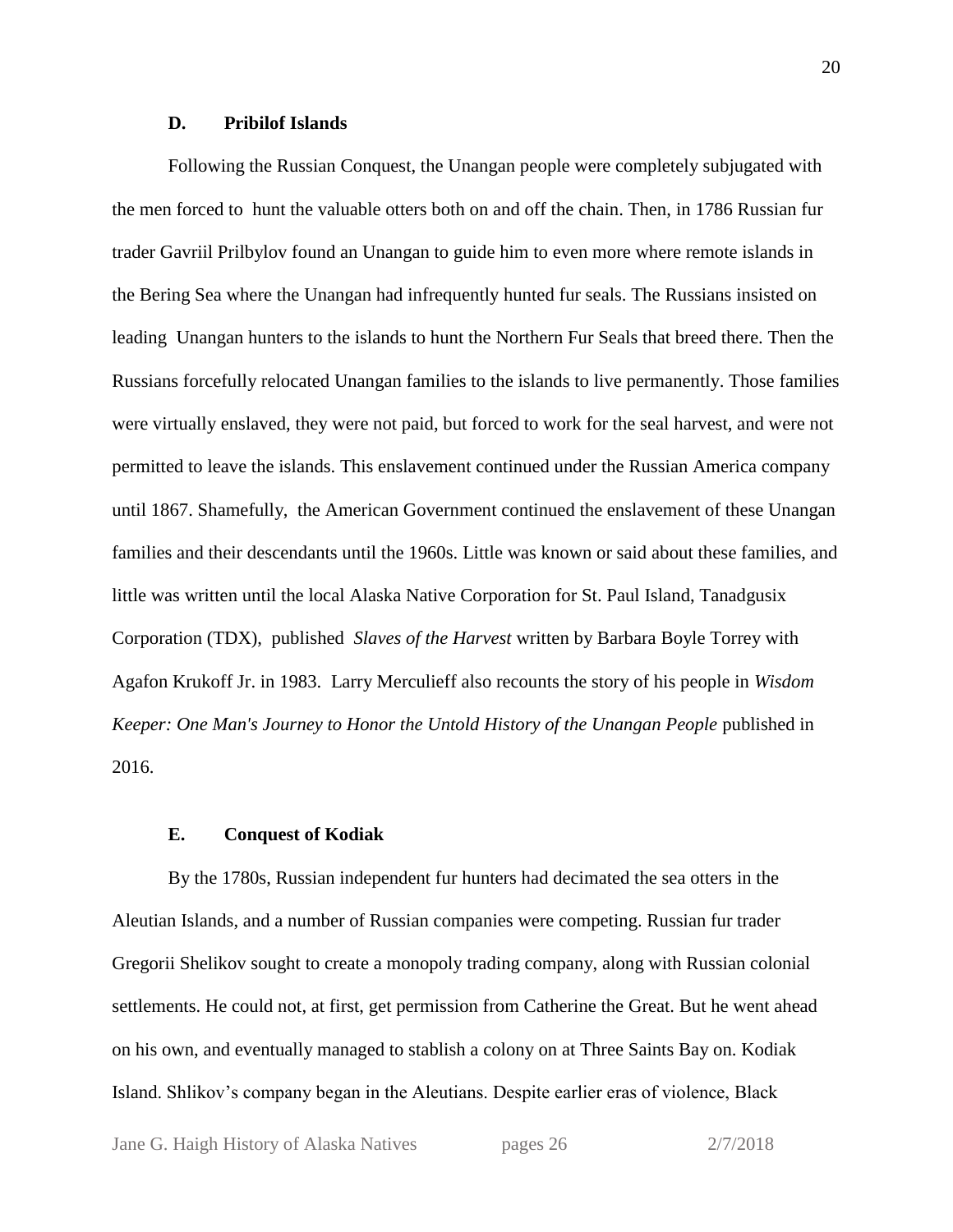maintains: "*The worst time was the late 1780s, when Shelikhov/Golokov Company was squeezing out the competition, and used the pretext that they are the dominant company representing the government, to shamelessly exploit the Aleuts in the eastern islands."*<sup>40</sup> The Shelikov company continued their violent ways as the Russians conquered Kodiak. This was the beginning of the Russian America Company, the RAC, for far too long romanticized as the exotic Russian heritage of Alaska

Russians had visited Kodiak as early as 1764, when a Russian skipper, Stepan Glotov, and his crew wintered on Kodiak Island. They repelled several organized attacks on the camp, and Glotov brought back to his associates the word that Kodiak islanders were armed and that Russians must expect resistance. So when Shelikov headed for Kodiak, he was prepared for violence. His takeover of Kodiak was brutal in the extreme.

#### **F. 1784 The massacre at Refuge Rock, Awa'uq**

In 1784 Shelikov led a party of Russians and their enslaved Unangan to Kodiak. Having heard of the Russian brutality in the Aleutians, over 1,000 Sugpiaq, men, women and children took refuge on a small rocky outcrop off of Sitkalidak Island, accessible only via a narrow causeway at low tide. But an Unangan man who had been captured and was serving as a translator for the Russians betrayed them. Russians and Unangan impressed hunters slaughtered 500 to 1,000 men women and children, some in the shelters they had built, while some jumped from the cliffs. "Over 300 people were massacred, or jumped off the rock to their deaths. The rest were taken hostages, forcing all surviving men into slavery while women and children were held hostage. Russians also destroyed several villages on Shuyak Island, in an effort to force the

<sup>40</sup> Black, *Conquest*, ibid.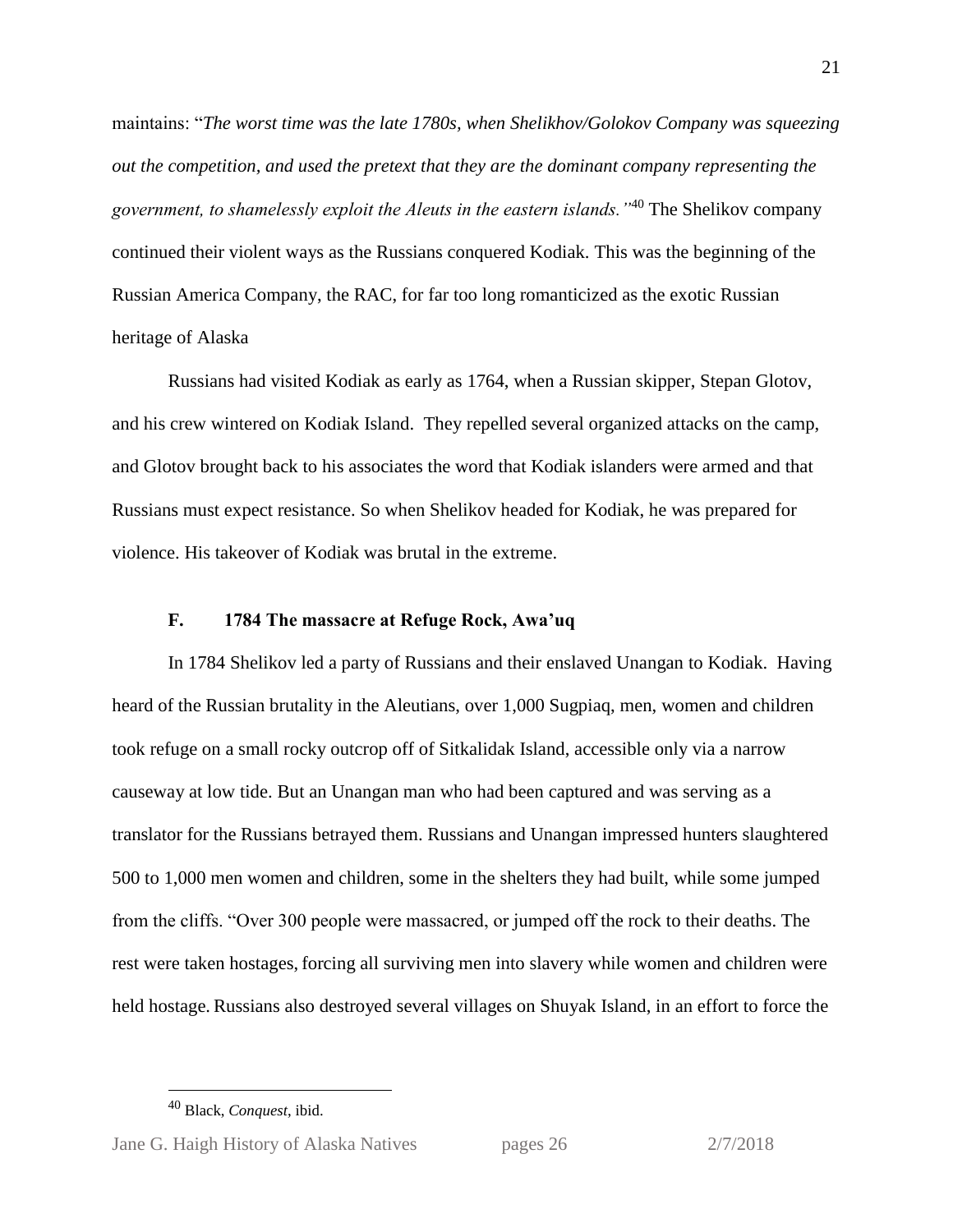Natives on the island into submission."<sup>41</sup> And then, according to Lydia Black again, *"All accounts agree that several hundred survivors were taken to Three Saints Bay and that a number of male prisoners were executed."<sup>42</sup>*

Alutiiq scholar anthropologist and scholar Sven Haakanson joined archeologists Rick Knecht, and Shawn Dickson in their analysis of the Awa'uq site conclude*, "The events at the Awa'uq refuge rock broke the back of Alutiiq resistance and the Russians were able to establish a permanent base on Kodiak Island. It is difficult to imagine what was going through the minds of the Alutiiq hostages as they were taken back to Three Saints Bay. Two weeks before, most of them had probably never seen a European; now they were prisoners in their own land. What they felt at the time is perhaps best summarized by the traditional place name for the spot, Awa'uq, which means to become numb."<sup>43</sup>*

#### **V. Transitions and adaptations**

As Knecht, Haakanson and Dickson write, the Au'aq massacre broke the back of the Sugpiaq resistance. The Russian's brutal bullying and threats of violence had their intended effect, and Sugpiaq realized that resistance was futile, and began a new era of going along to get along. They began to accommodate and adapt.

Russians entirely seized and co-opted the means of subsistence and production.<sup>44</sup> Sugpiaq

 $\overline{a}$ 

Jane G. Haigh History of Alaska Natives pages 26 2/7/2018

<sup>41</sup> Lydia Black, *Russians in Alaska*; Knecht, Rick, Sven Haakanson, and Shawn Dickson. "Awa'uq: discovery and excavation of an 18th century Alutiiq refuge rock in the Kodiak Archipelago;" and Drabek dissertation

<sup>42</sup> Black, 1992

<sup>43</sup> Knecht, Rick, Sven Haakanson, and Shawn Dickson. "Awa'uq: discovery and excavation of an 18th century Alutiiq refuge rock in the Kodiak Archipelago." To the Aleutians and beyond: The anthropology of William S. Laughlin 20 (2002): 177. citing *(Samwell 1967:1149).177.*

<sup>44</sup> Partnow, *Making History*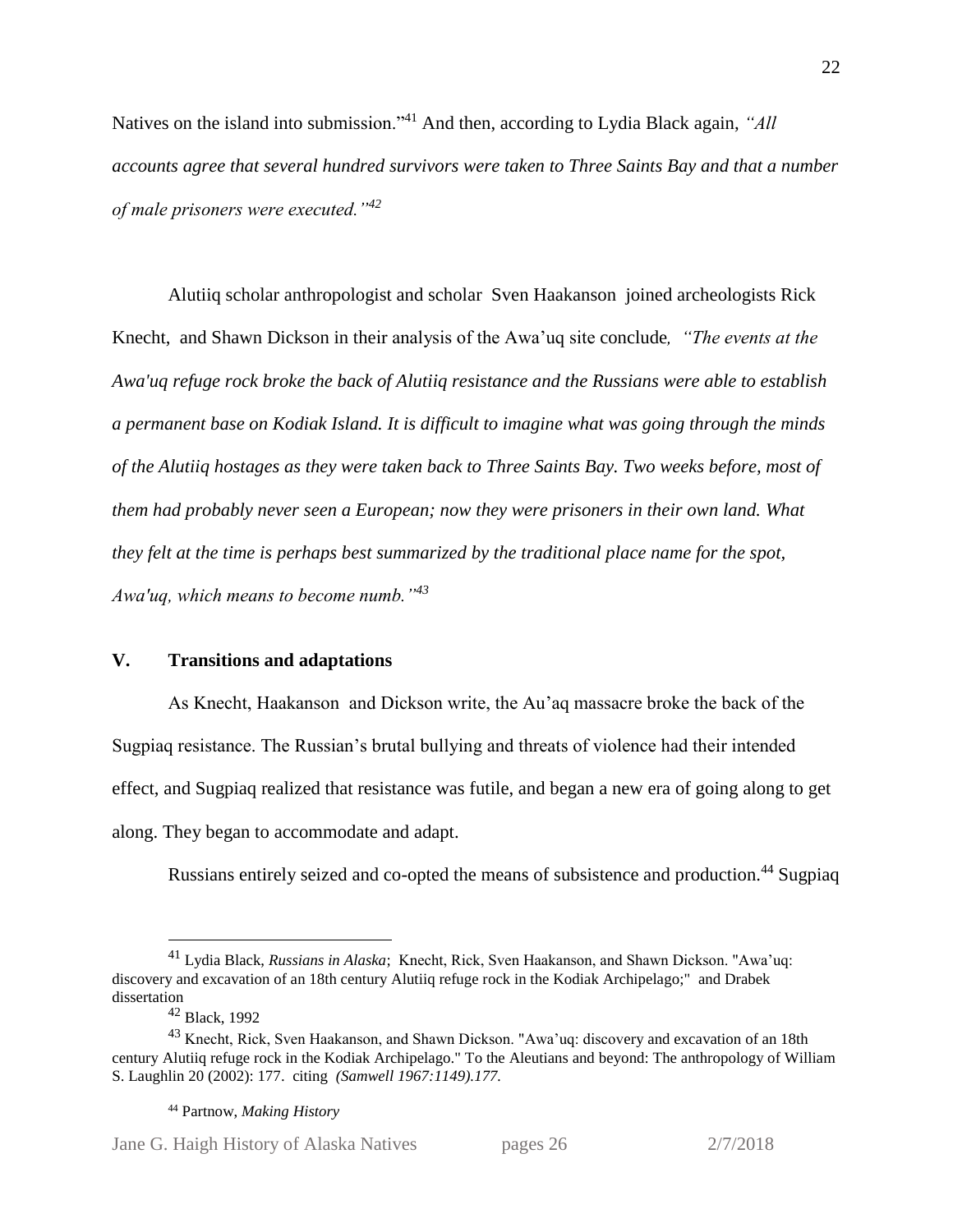men joined the Unangan men in being forced to take to their kayaks to hunt otters at the direction of the Russians. Since the Russians referred to them all as Aleut, it becomes difficult in the records to separate them. The Sugpiaq word for Aleut was and is Alutiiq. So the Sugpiaq became Alutiiq. Russian-led Sugpiaq and Unangan hunting parties traveled as far as California, 2,000 miles away by sailboat and kayak, with many men never to return. One Alutiiq song, "*Ukut Skuunat*—These Schooners," tells of this sad story when Alutiiq men were taken away from their women to hunt. *Akhiok* Elder Mary Peterson narrates an introduction and history of the song's story about when men from *Akhiok* were enslaved to hunt sea otter and later abandoned near Unalaska.<sup>45</sup>

With the men away for much of the year, or never to return, women and children struggled to survive on their own due to starvation from insufficient winter stores of food.<sup>46</sup> But even more insidiously, in addition to telling men where and when to hunt, Russians commandeered the work of women, employing them to sew the traditional clothing that had always made as part of the family system of production. Now the Russian overseers distributed clothing only in exchange for cooperation. In traditional Sugpiaq culture, a man's first kayak was an important life event, but now distribution of kayaks, too, became part of the Russian system.

This tragic era suddenly interrupted the transmission of knowledge and forever changed family and social dynamics, introducing new devastating traditions of alcoholism, depression, domestic violence, sexual abuse, and suicide.<sup>47</sup>

<sup>&</sup>lt;sup>45</sup> René Edelman Azzara, citing Alutiiq Museum & Blanchett, 2007, Generations CD, Track 25

<sup>46</sup> Miller, Kodiak Kreol

<sup>47</sup> René Edelman Azzara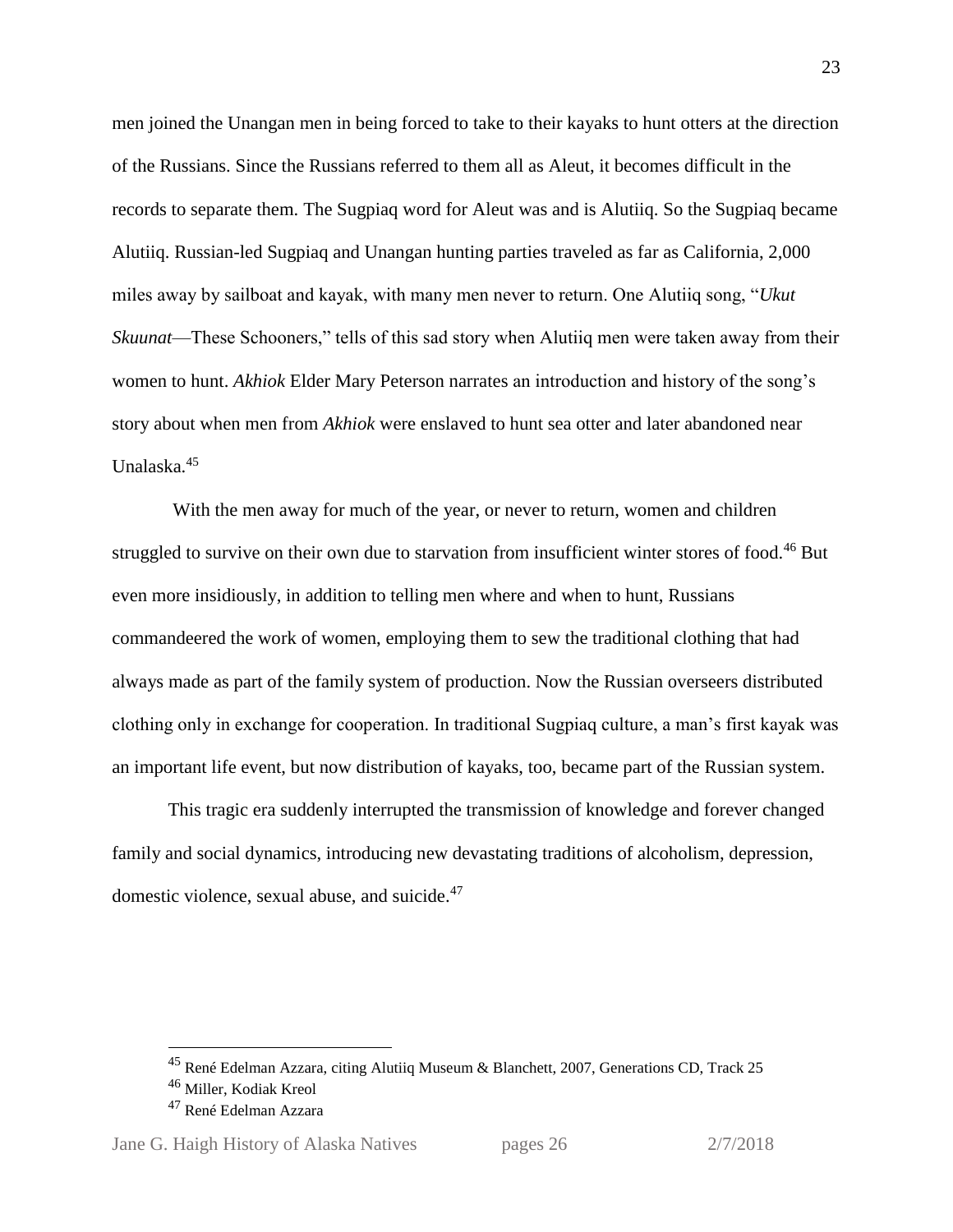#### **A. Creole**

With the Russians firmly in control, the remaining Sugpiaq now faced new kinds of life choices. The Russian America Company under Shelikov actually sent peasants and craftsmen to Kodiak to create a colony, the only Russian effort at settler colonialism. The Russians embraced a policy which encouraged Russian men, including peasants, promyshlenniki and RAC officers to marry Alutiiq women. On the woman's part, marrying a Russian man and the connections it offered insured sustenance for her extended family. For the same reasons, many Alutiiq converted to Russian Orthodoxy, because they saw it as part of the power structure that now controlled their lives.<sup>48</sup>

The Russians created a Creole class as a new, fixed class. It's important to understand that Imperial Russia operated on a strict class system. The classes, from nobility, to merchant, to peasant, were referred to as estates, and boundaries between estates became hereditary and fixed: if you were born a peasant, that would be your place for life.

The RAC knew there would never be enough actual Russians to operate the company, and they fully intended to breed a new class of citizens. Creoles, the sons of Russian men and Alutiiq women that would be capable of becoming an administrative work force. Russian law required the RAC to educate the Creole class. This was not contested by the company because they needed educated Creoles children to take their places in the Russian order. The company selected some young Creole men and women and sent them to Russia for training in a number of professions, everything from Russian Orthodox priests to ships captains and ship builders.

These efforts are still viewed through opposing lenses. On the one hand, some Alutiiq see this as kidnapping children, and forcibly assimilating them away from their traditional

<sup>48</sup> Miller, *Kodiak Kreol*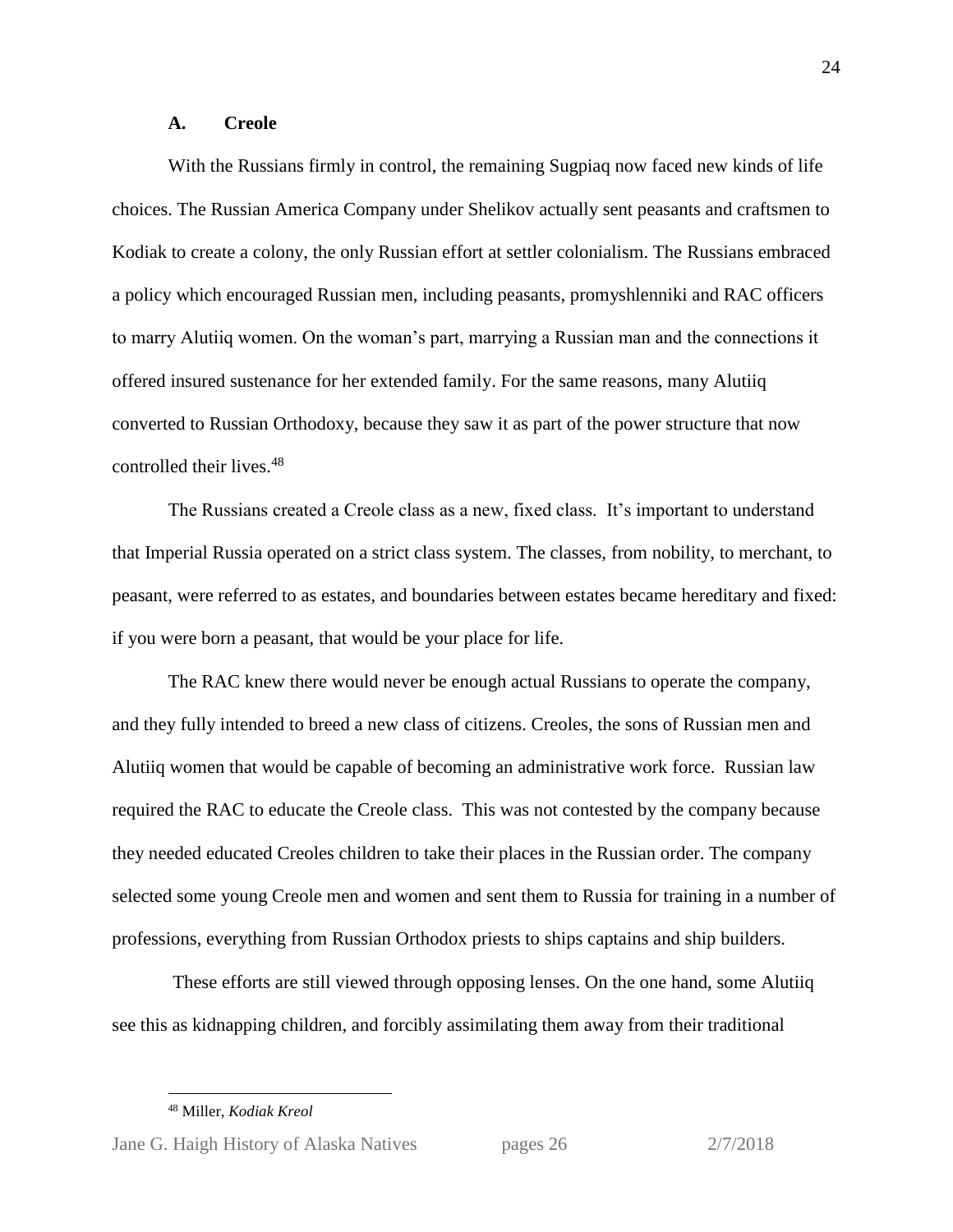families and beliefs. On the other hand, some appreciate the education and opportunities granted to these children. According to Lydia Black, "Creole" was a designated class, but it was undeniably also an ethnicity. As the colony matured, Creole men and women married each other, and adopted Russian Orthodoxy and the new culture, becoming more Alutiiq than Sugpiaq. By the beginning of 19th century, there were probably second, and maybe even third, generation Creoles and Creole men formed 90% of the educated labor including shopkeepers, traders, priests, ship captains, navigators.<sup>49</sup>

Taking advantage of the dislocation of many indigenous Sugpiaq due to disease and the Russian own predations, the RAC set up a new town around a trading post on the Alaska Peninsula. Life in Katmai was structured not at all like a traditional village, and attracted essentially refugees from epidemic disease and genocide of the Russians.<sup>50</sup>

#### **B. Attu, 100 years later**

Reflections on life in Attu, an Unangan village on the western end of the Aleutian Chain 100 years after Russian conquest cast some light on the fate of the Unangan who survived.

*"A Russian-American Company census of Attu in 1860 found 227 Unangan and 21 Creoles including the company manager. About 50 men and 10 women were sent out each year to hunt, and furs were shipped out at the end of each year's hunt. The village included a chapel, a wooden house, a bathhouse, a barracks, a wharf and a store (BIA 1988:19) "After the sale of Alaska in 1867 to the United States, a decline in services on remote islands contributed to a dramatic drop in the population. By 1880, the village had 107 inhabitants, down from 220 in 1870 (Scammon 1874; U. S. Census 1884). The economy depended on sea otter and fox furs*."

<sup>49</sup> Black, *Russians in Alaska*, p. 217

<sup>50</sup> Partnow, *Making History*